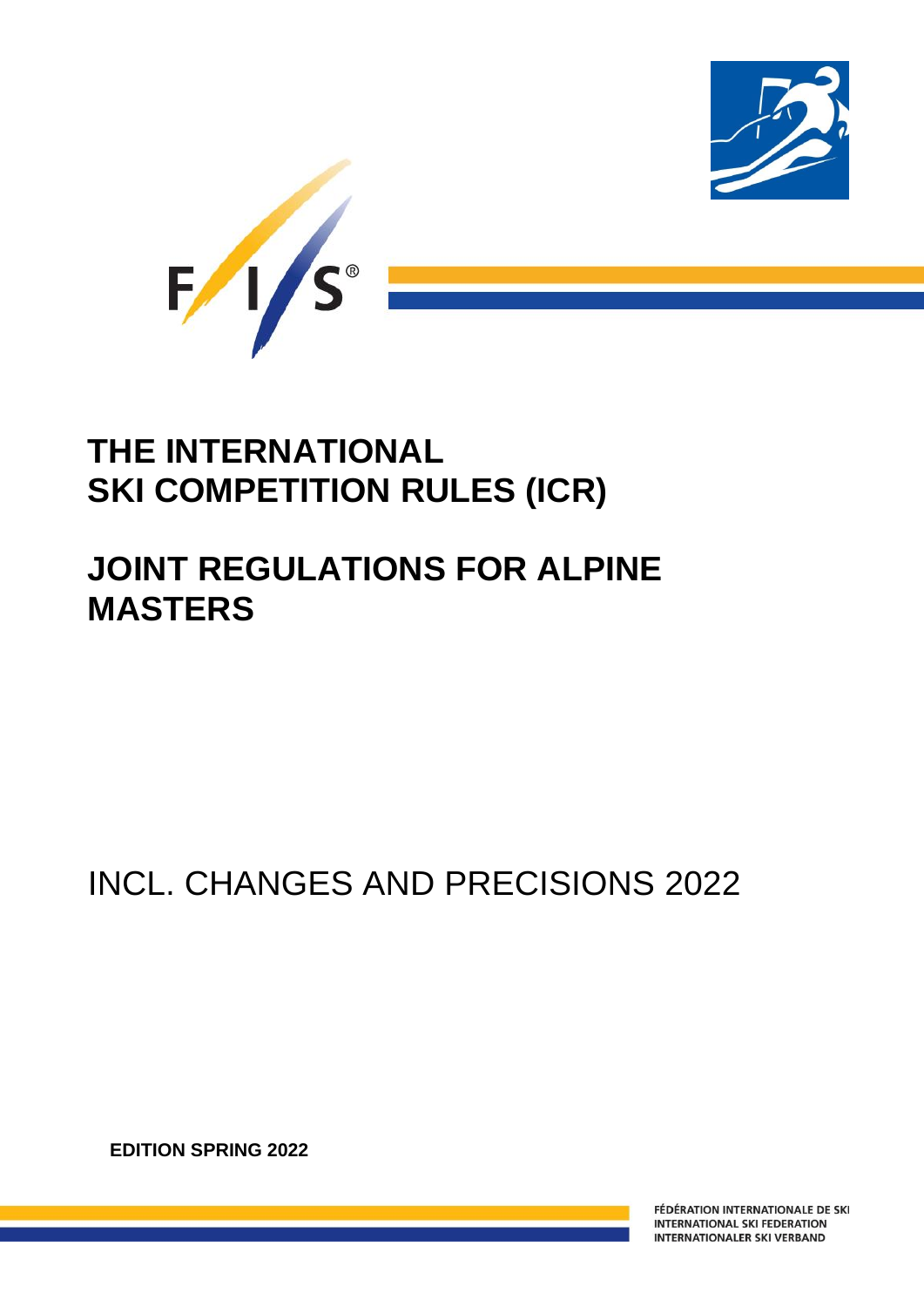# INTERNATIONAL SKI AND SNOWBOARD FEDERATION

Blochstrasse 2; CH- 3653 Oberhofen / Thunersee; Switzerland

Telephone: +41 (33) 244 61 61<br>Website: www.fis-ski.com www.fis-ski.com

All rights reserved. Copyright: International Ski and Snowboard Federation FIS, Oberhofen, Switzerland, 2020.

\_\_\_\_\_\_\_\_\_\_\_\_\_\_\_\_\_\_\_\_\_\_\_\_\_\_\_\_\_\_\_\_\_\_\_\_\_\_\_\_\_\_\_\_\_\_\_\_\_\_\_\_\_\_\_\_\_\_\_\_\_\_\_\_\_\_\_\_\_\_

Printed in Switzerland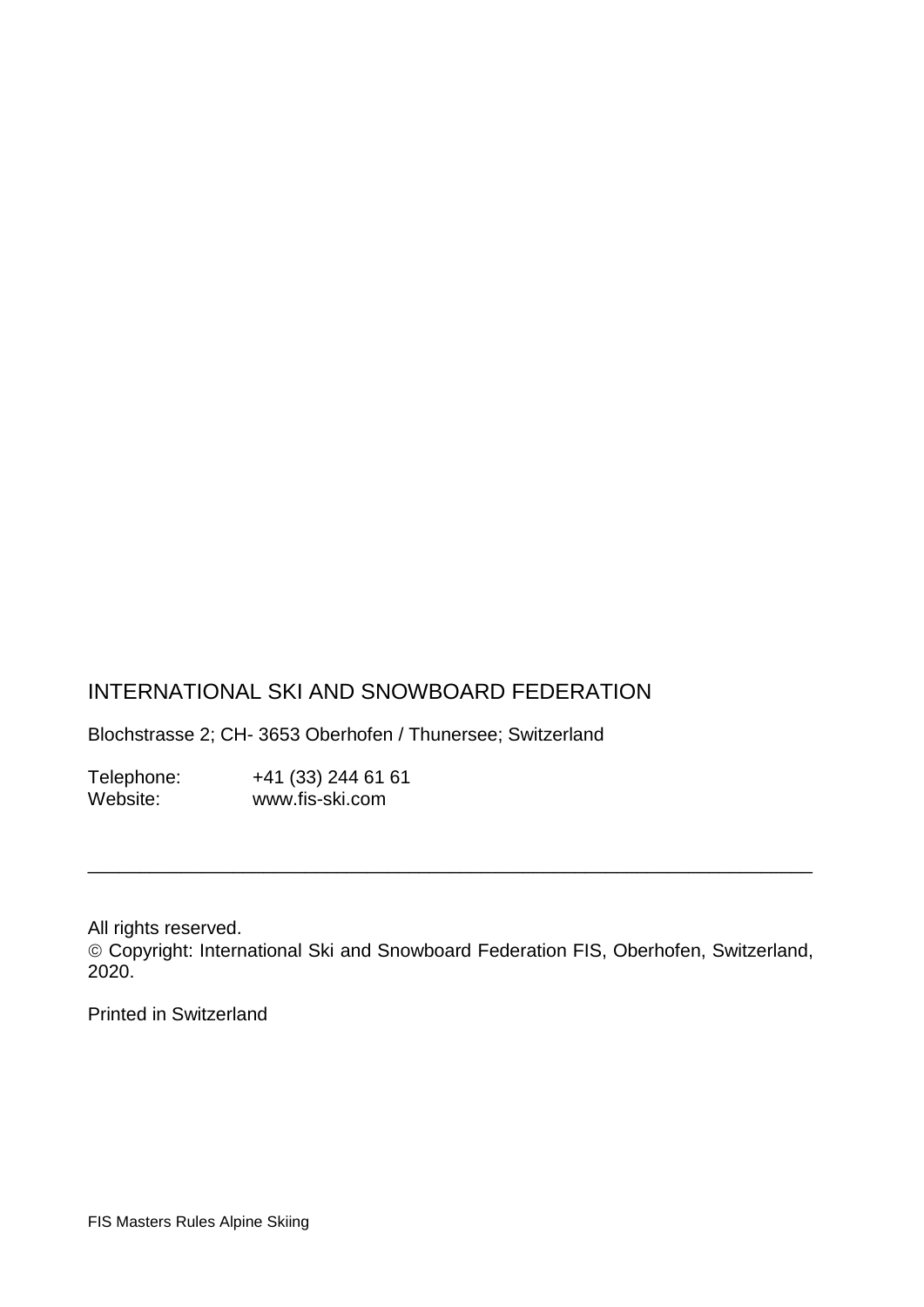# **LIST OF CONTENTS**

#### **A) INTERNATIONAL COMPETITION RULES MASTERS ALPINE SKIING ("ICR-MASTERS")**

\_\_\_\_\_\_\_\_\_\_\_\_\_\_\_\_\_\_\_\_\_\_\_\_\_\_\_\_\_\_\_\_\_\_\_\_\_\_\_\_\_\_\_\_\_\_\_\_\_\_\_\_\_\_\_\_\_\_\_\_\_\_\_\_\_\_\_\_\_\_

- MA 1) Principles
- MA 2) Eligibility of Competitors FIS Masters Code Numbers
- MA 3) Age groups (Categories) Classes
- MA 4) Courses
- MA 5) Equipment Rules Controls
- MA 6) Entries
- MA 7) The Draw
- MA 8) Race Points FIS Masters Points
- MA 9) Runs per Race
- MA 10) Start order Start Intervals
- MA 11) Risk and Safety
- MA 12) Race-Application and Technical Delegate (TD)
- MA 13) Reference to General ICR

## **B) REGULATIONS AND GUIDELINES FOR THE ORGANIZATION OFFIS MASTERS RACES**

#### **I) GENERAL REGULATIONS AND GUIDELINES FOR ORGANIZERS**

- MA 21) Definition
- MA 22) Types of Competitions
- MA 23) Rules relevant for Masters Racing
- MA 24) The FIS-ICR Masters Alpine Skiing specify
- MA 25) Technical Requirements
- MA 26) Preparing a race
- MA 27) Other activities
- MA 28) Fees

#### **II) RACE COURSES**

- MA 31) Course setting
- MA 32) Slalom
- MA 33) Giant Slalom
- MA 34) Super-G
- MA 35) Alpine Combined

#### **III) CONDUCT OF THE RACE**

- MA 41) Warm up
- MA 42) Course Inspection
- MA 43) Start Interval Course Maintenance
- MA 44) Essentials

#### **IV) ADMINISTRATION**

- MA 51) Race Program Program Planning
- MA 52) Entries FIS Code Numbers Entry Fees Refunds
- MA 53) Team Captains' Meetings and Draw
- MA 54) Race Office Notice Board
- MA 55) Wax Room

FIS Masters Rules Alpine Skiing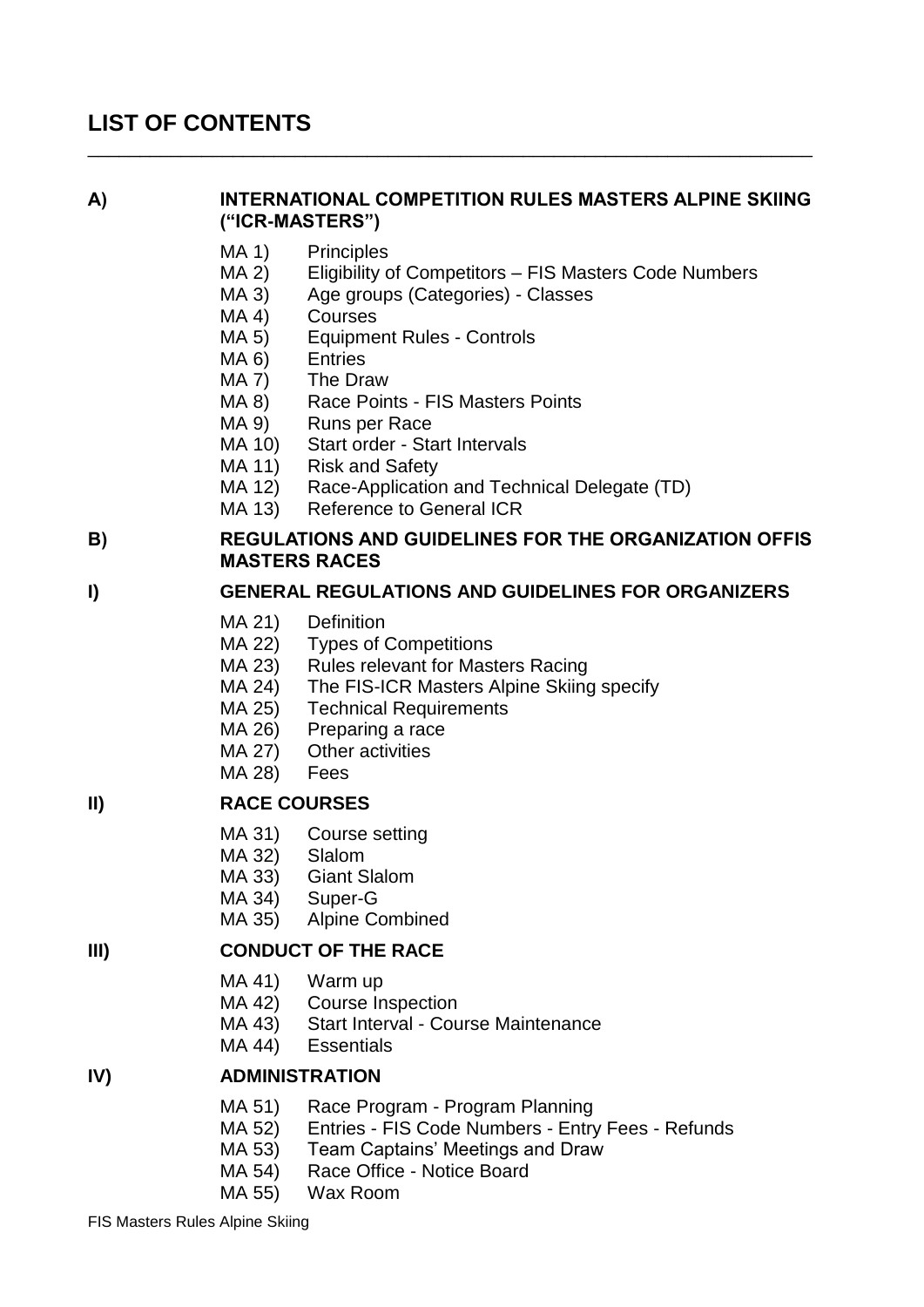- MA 56) Start Numbers
- MA 57) Result board at Finish
- MA 58) Result Lists Penalties
- MA 59) Prize giving
- MA 60) Social Program
- MA 61) Sponsors

#### **C) "FIS WORLD CRITERIUM MASTERS ALPINE SKIING" – SPECIFIC REGULATIONS**

- MA 71) Official Title
- MA 72) Assignment Conditions Event Frequency
- MA 73) Limits on Participation
- MA 74) FIS Inspection
- MA 75) Entry Closing Fee Payment Refunds
- MA 76) Medals
- MA 77) Banquet
- MA 78) Bibs "Personalized" Bib System

#### **D) "FIS MASTERS CUP FINALS" – SPECIFIC REGULATIONS**

- MA 81) Overall Masters Cup
- MA 82) Point Calculation
- MA 83) Double FIS MASTER Cup Points at Finals
- MA 84) Tie brake Rule
- MA 85) Organizers' Duties
- MA 86) Completing Overall Classification
- MA 87) Prizes
- MA 88) Awards Closing Banquet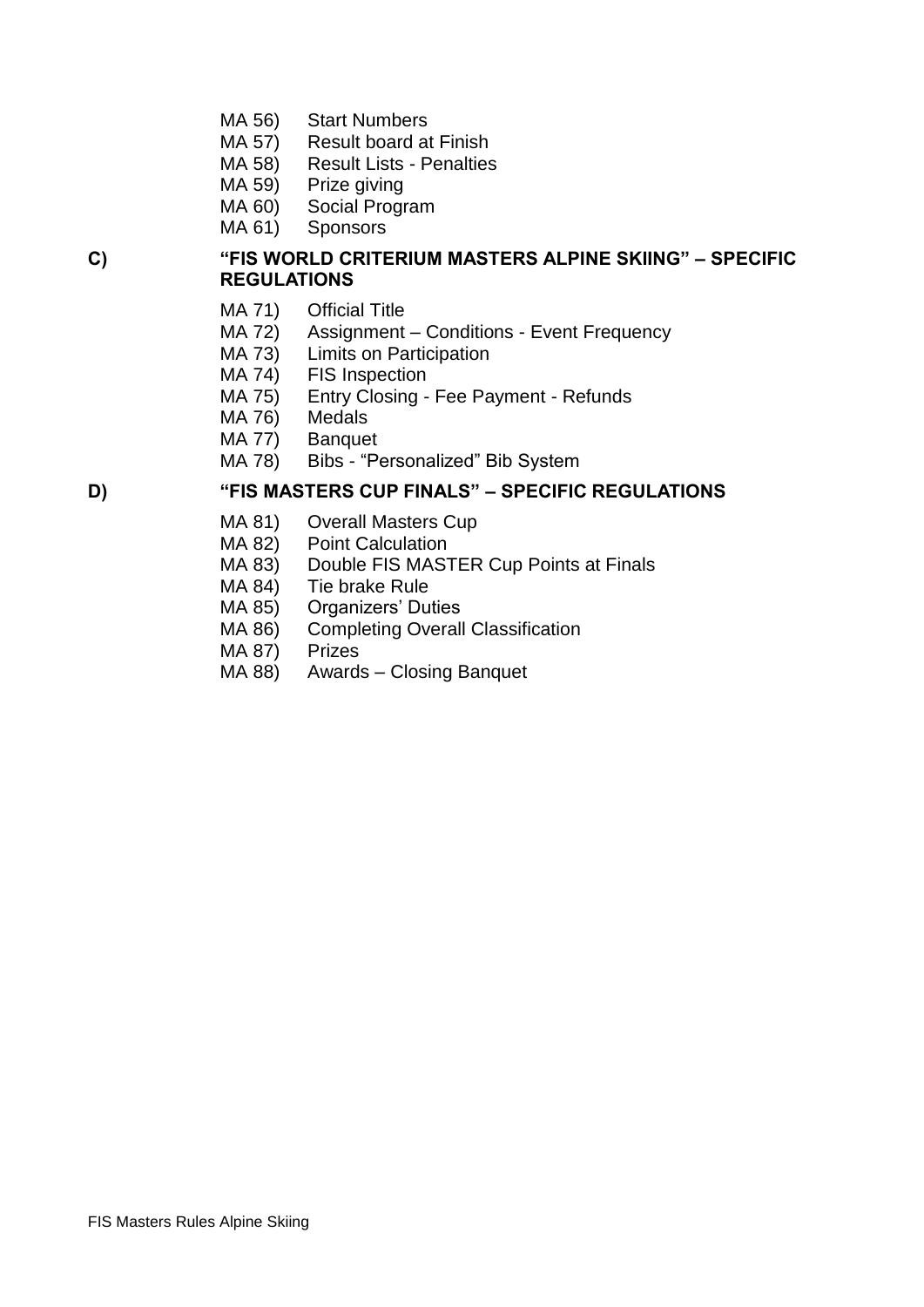## **A) INTERNATIONAL COMPETITION RULES MASTERS ALPINE SKIING ("ICR-MASTERS")**

## **MA 1) PRINCIPLES**

The purpose of these rules is to provide alpine skiers 30 years of age and older (="Masters") with a system

- to compete with other skiers of similar age and physical ability in the spirit of fairness and sportsmanship,
- to achieve long-lasting physical fitness and health by offering desirable goals to train for,
- to help promote an environment of friendship and understanding among sports people of all nations,
	- to promote competitive skiing around the world

#### **MA 2) ELIGIBILITY OF COMPETITORS – FIS MASTERS CODE NUMBERS**

#### **a) Age and Membership**

Participation is limited to male and female skiers who are members of their National Ski Association and reach the age of 30 years by December 31 of the current "Competition Year". A Competition Year starts on July 1 and ends on June 30 of the following year.

Example: A racer born between Jan 1 and Dec. 31, 1980: qualifies for Masters Racing for the first time in the Competition Year 2010/2011 (starting July 1, 2010).

#### **b) FIS MASTERS Code Numbers**

- Every racer participating in FIS Masters Races must have an ACTIVE FIS Masters Code Number (see FIS Points Rules 2.1 & 2.1.1), used for identification purposes and electronic data transfer. Logically one person is entitled to one FIS Masters Code Number only.
- How to obtain a FIS Masters Code Number see rule MA 52) b).

#### **MA 3) AGE GROUPS (CATEGORIES) – CLASSES**

Organizers are requested to use the precise terms for each class (as shown in this chapter) in all official papers (esp. results and starting lists).

**MEN**

| <b>Category Class</b> | Age   | <b>Category Class</b> | Age         |
|-----------------------|-------|-----------------------|-------------|
| A (Group A)           |       | B (Group B)           |             |
| A                     | 30-34 | В                     | 60-64       |
| -2<br>A               | 35-39 | В<br>8                | 65-69       |
| -3<br>A               | 40-44 | B<br>9                | 70-74       |
| A<br>4                | 45-49 | В<br>10               | 75-79       |
| 5<br>A                | 50-54 | 11<br>В               | 80-84       |
| 6<br>A                | 55-59 | 12<br>в               | 85-89       |
|                       |       | 13<br>B               | 90-94, etc. |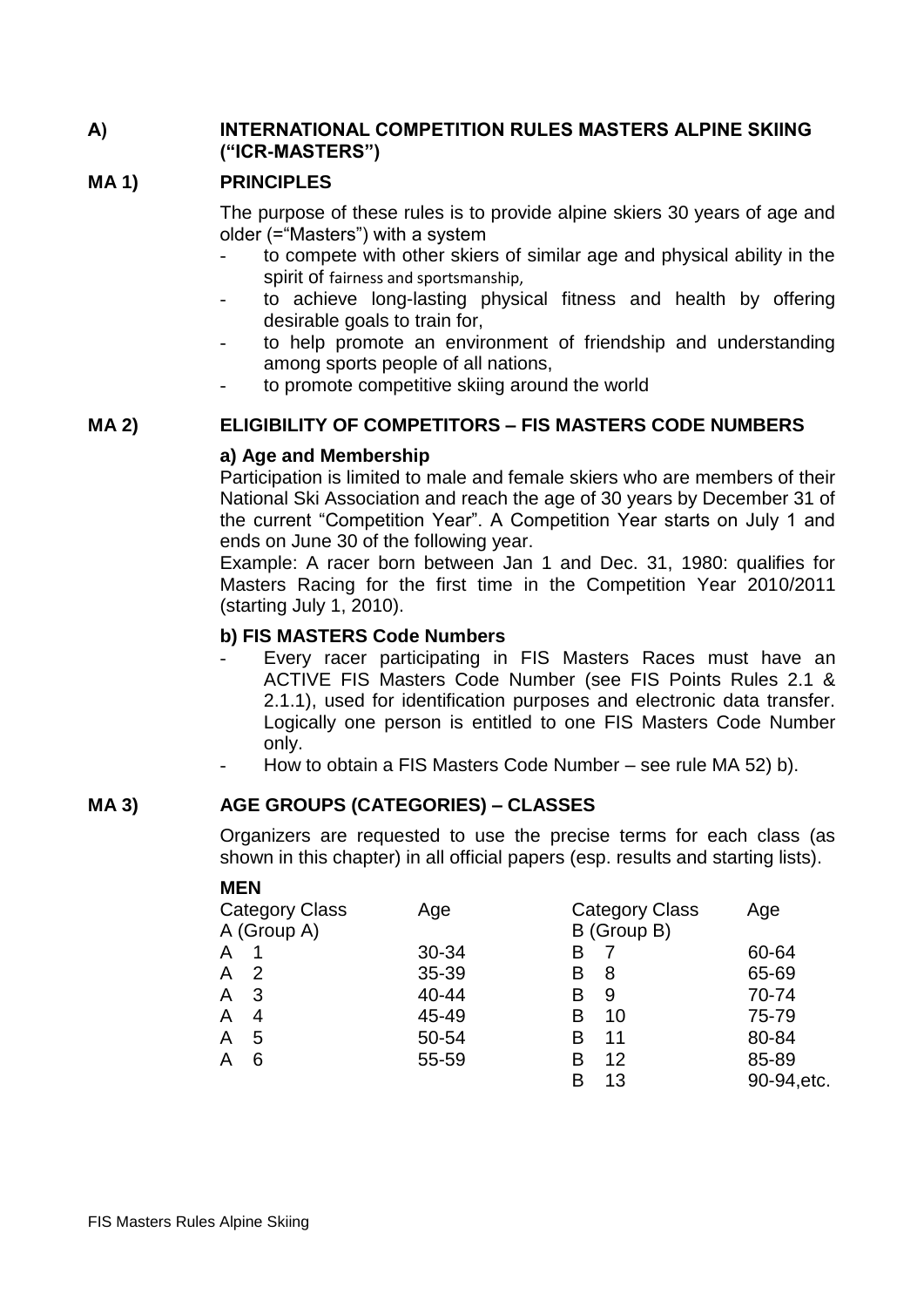# **WOMEN**

| Category Class<br>C (Group C) | Age   | <b>Category Class</b><br>C (Group C) | Age         |
|-------------------------------|-------|--------------------------------------|-------------|
| $\mathsf{C}$                  | 30-34 |                                      | 60-64       |
| C.<br>$\overline{2}$          | 35-39 | 8                                    | 65-69       |
| C <sub>3</sub>                | 40-44 | 9                                    | 70-74       |
| C.<br>4                       | 45-49 | 10                                   | 75-79       |
| C.<br>5                       | 50-54 | 11                                   | 80-84       |
| C<br>6                        | 55-59 | 12                                   | 85-89       |
|                               |       | 13                                   | 90-94, etc. |

The number of participants per country is not limited (except restrictions agreed upon for FIS World Criterium).

#### **MA 4) COURSES**

All competitions must be carried out on FIS-homologated courses with the following vertical drops:

#### **a) Slalom**

min.  $120 \text{ m} - \text{max}.180 \text{ m}$  all Categories

#### **a) For indoor Slalom competitions:**

| min. $50m - max.$ 80m | three runs | all Categories |
|-----------------------|------------|----------------|
| min. 80m              | two runs   | all Categories |

Number of courses: If the total number of participants (A+B+C) exceeds 90 (ninety) competitors, separate courses have to be set for the Categories B/C and A (World Criterium: Separate courses for each Category are mandatory)

#### **b) Giant Slalom:**

min.  $250$  m – max. 350 m Category A min. 200 m – max. 300 m Category B/C

Number of courses: If the sum of the number of competitors of the largest of the three categories with the number of competitors from the smallest category exceeds 150 competitors, then 2 separate courses are mandatory and the largest category will race on one course and the two smaller categories on the other. If one course is permitted by the above criteria, if feasible, install 2 starts form different platforms (World Criterium: Separate courses for each Category are `mandatory.) – see rule MA 33)

#### **c) Super-G:**

min.  $275$  m – max 400 m all Categories

The course of a Super-G in Masters Races must to be suited for Masters Skiing – shorter, with smaller radius curves, slower and therefore safer than a regular international Super-G. If the sum of the number of competitors of the largest of the three categories with the number of competitors from the smallest category exceeds 150 racers, then 2 separate courses are mandatory and the largest category will race on one course and the two smaller categories on the other.(For the World Criterium: Super-G courses for A, B and C must be run on separate days and on separate courses. If they are run on the same day they must have separate slopes).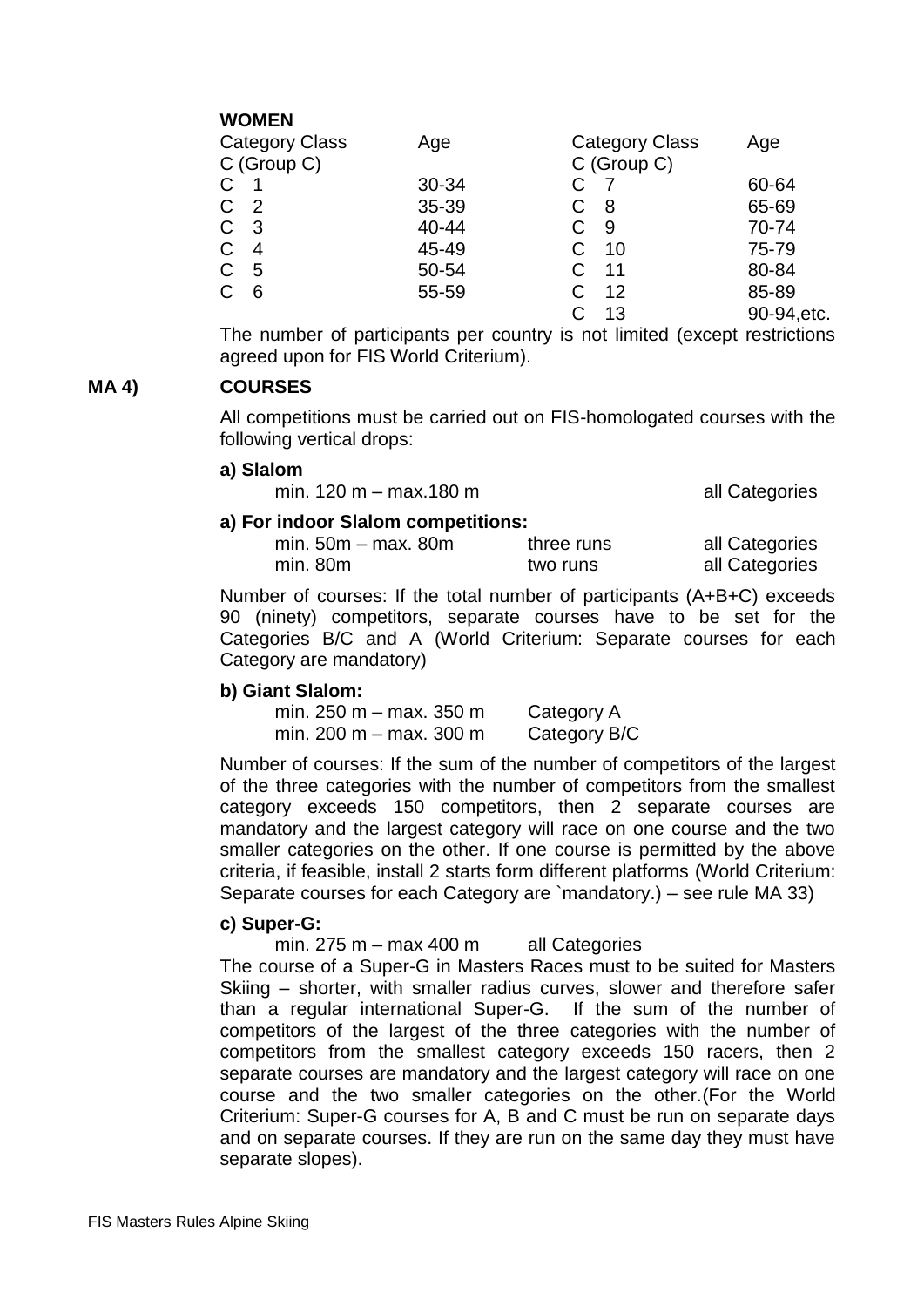## **d) Alpine Combined**

Vertical Drop for Super G as per c) above and for the Slalom run as per a) above. If the sum of the number of competitors of the largest of the three categories with the number of competitors from the smallest category exceeds 150 racers, then 2 separate courses are mandatory and the largest category will race on one course and the two smaller categories on the other

#### **MA 5) EQUIPMENT RULES - CONTROLS**

#### **a) Rules for skis, plates, boots**

Referring to "FIS Specifications for Competition Equipment" the following Equipment Rules are the most important to MASTERS Racing:

#### **Geometric Features for Masters**

For MAS Competitors the following specifications in regard to ski length (except Super G), radius and profile width are recommendations. The minimum ski length for Super G skis is compulsory for MAS Competitors. No length, width or ski radius restriction for Women above 55 and Men above 65 years of age.

| - Slalom: Length: | Men:<br>Women: $155 \text{ cm} -$    | 165 cm –                                                                                                                   |
|-------------------|--------------------------------------|----------------------------------------------------------------------------------------------------------------------------|
| - Giant Slalom:   | Men: <b>Men</b><br>Radius<br>Radius. | 185 cm $-5$ cm tolerance $=$ 180 cm<br>27 m<br>Women: $180 \text{ cm} - 5 \text{ cm}$ tolerance = 175 cm<br>$23 \text{ m}$ |

a) Super-G:

Minimum ski length is mandatory, radius recommended:

| Men:        | 185 cm without tolerance        |
|-------------|---------------------------------|
| Radius 27 m |                                 |
|             | Women: 180 cm without tolerance |
| Radius 23 m |                                 |

Giant Slalom Skis may be used in Super-G.

#### **Maximum Height of Skis/Plates and Ski Boot Soles:**

Max. Distance from ski running surface to boot sole: 50 mm - mandatory Max. Distance from boot sole to base of foot: 45mm - recommended

## **b) Rules for Crash helmet**

(see rule MA 11) (Safety) In all events, competitors and forerunners are obliged to wear a crash helmet that meet FIS SPECIFICATIONS FOR ALPINE COMPETITION EQUIPMENT 3.6.5

#### **c) Controls**

- The TD is responsible to check randomly selected athletes for compliance with the FIS Equipment Rules.
- However, the TD is obliged to check an athlete's equipment if asked by a competitor or Team Captain. Controls should preferably be made before the start. The TD may delegate this duty to other members of the jury (start referee).
- No protest fee will be charged if a complaint is made before the start. The regular protest fee applies if the complaint is made after the accused racer has started.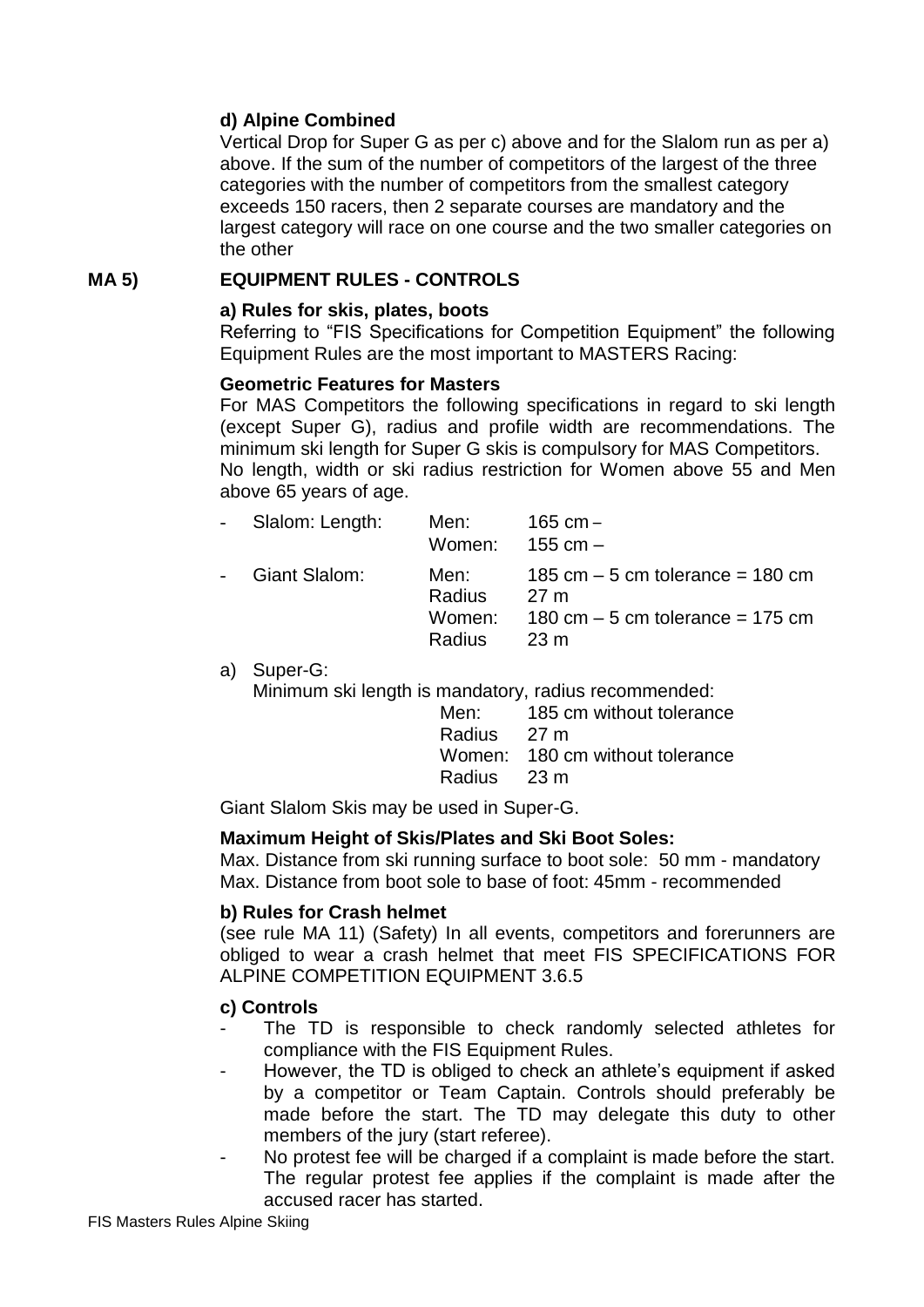#### **MA 6) ENTRIES**

The entries (using FIS Entry Forms, including year of birth, FIS Masters Code Numbers and current points) must be sent by a National Ski Association and must be with the Organizing Committee no later than 24 hours before the first draw, preferably 4-7 days before the first race (World Criterium: a minimum of 20 days is mandatory). Late entries can be admitted at the discretion of the Organizing Committee. Each National Ski Association bears the responsibility that their entered competitors have signed the FIS Athlete`s Declaration, have an ACTIVE FIS Masters Code Number (FIS Points Rule 2.1.1) and are licensed to compete internationally. Regarding FIS-Code Numbers see rule MA 52 c).

## **MA 7) THE DRAW**

FIS-Masters points are used to seed the racers in each class. The first seed (between 2 and max. 7 racers per class, with the number of competitors to be determined by the Jury according to the size of the age class and point gaps\* in the seeding list in each class) is drawn, followed by racers in the ascending sequence of their points. Competitors without points are drawn last. \*The points gap (difference between the points of the first seed and the last seed in this first seed group) may not exceed 100 FIS Masters Points.

#### **MA 8) RACE POINTS - FIS MASTERS POINTS**

#### **a) Race Points**

- The race points will be calculated according to the alpine formula separately for each Category (A, B and C), with the fastest racer of his Category receiving 0 points. Penalties are to be calculated by TD or Race Organizers, these will be added to the Race Points. Penalties are to be calculated as per item 4.4 of the Rules for the FIS Alpine Points.
- Slalom points are given for Slalom, Giant Slalom points for GS and Super-G points for SG. (Super-G points can be used for the draw in Downhill where applicable). In Alpine Combined Masters Events, Alpine Combined as well as SG points are awarded to the competitors.

#### **b) FIS MASTERS Point List**

All FIS Masters Races which are directed by a FIS-Technical Delegate and are listed in the FIS-Calendar receive points valid for the FIS Masters Point List. Minimum and maximum Penalties F values and Adders are established by the S/Committee for Masters Racing for different levels of races.

#### **Base List**

- b) 1 Base FIS Points list (BL) (\*) The Base FIS Points List (BL) will be published middle of June.
- b) 1.1 The average of the best two results in each event during the past season will be used for the calculation of the BL list.
- b) 1.2 For a competitor who has obtained only one result in any of the alpine events (Downhill, Slalom, Giant Slalom, Super-G or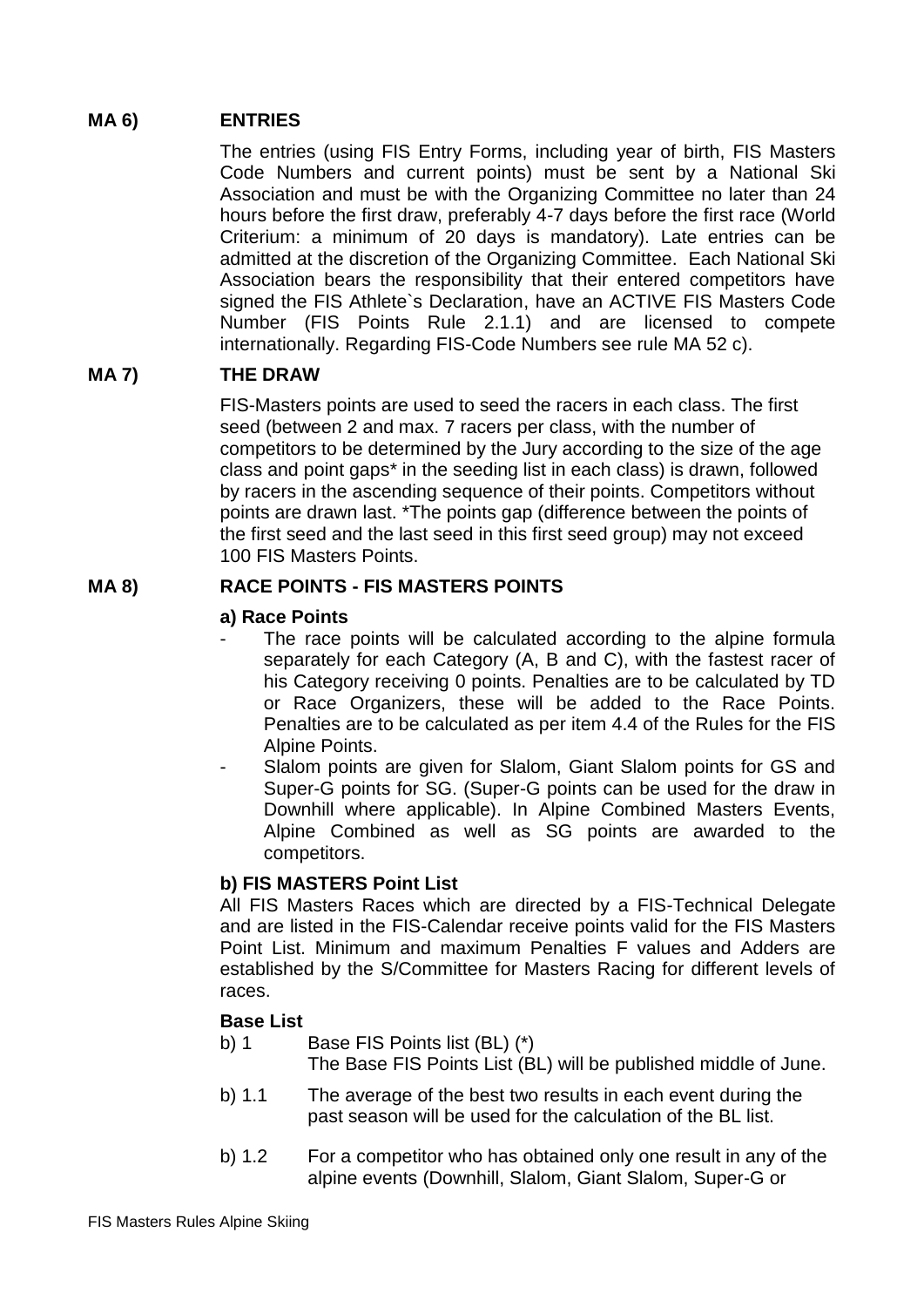Alpine Combined), during the past season period, a 20% (+) of his result will be added to the result.

- b) 1.3 For a competitor who has not obtained results in any of the alpine events (Downhill, Slalom, Giant Slalom, Super-G or Alpine Combined), during the past season period, a 50% (>) will be added to the previous BL points. These competitors must remain registered as active with the FIS.
- b) 1.4 If the status as injured is approved, and a competitor has not started more than five (5) times across all events during the valid season.10% (#) will be added to the competitor's BL if the current points are not better as the protected points.
- b) 1.5 Normal FIS Points list (NL) The list number one will be published 1st July based on the BL.
- b) 1.6 The NL will reflect the average of a competitor's best two results in each event during the current period if the points are better than the BL.
- b) 1.7 Only one Result and no BL points 20% will be added to the competitors result.
- b) 1.8 Only one Result and BL points If the competitor has only one result per event during the current season, but has BL points, then the FIS Points will be that result plus 20% or the BL points, whichever is better.
- b) 1.9 Validity Period The validity period of the results is the current season.

# **b) 2 Injury Status**

b) 2.1 Registration

When a competitors injures them self and applies for the single penalty, the National Ski Association must apply to the FIS as soon as possible or latest  $30<sup>th</sup>$  April for the approval using the official form and submitting a medical certificate. This official form and medical certificate are only valid for one season.

# b) 2.2 Conditions

- At least 8 months must have been passed between the time of the injury and the competitors  $1<sup>st</sup>$  start.
- Competitors must remain registered as active with the FIS to maintain injury protection.
- A competitor has not started more than five (5) times across all events during the valid season.
- b) 3 Printing Deadlines and Validity of the Individual Lists The printing deadlines and validity date will be fixed every year by the Sub-Committee for Masters Racing in conjunction with the FIS Office. (see also rule MA 58)

# **MA 9) RUNS PER RACE**

## **a) Slalom**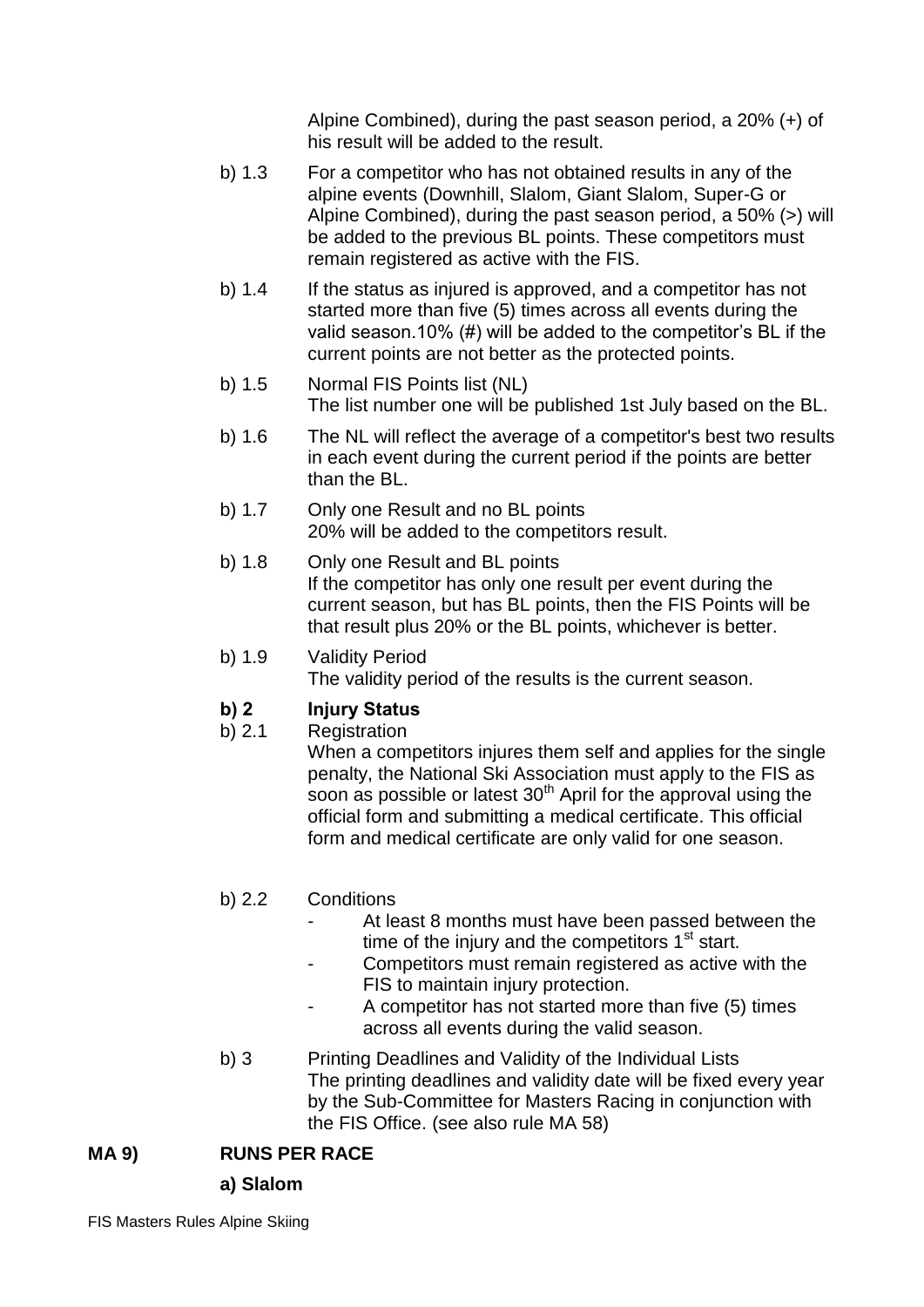Slalom must be raced in 2 runs, C/B and A to race on separate courses. Course setting must be organized in such a way that course inspection on one course is possible while the race continues on the other course. In exceptional cases where conditions force the Jury to cancel the second run, the S/Committee may declare a one-run slalom as valid.

#### **b) Giant Slalom**

It is optional as to whether Giant Slalom is raced in one or two runs.

#### **c) Super-G**

Super-G is raced in one run. Alpine Combined The Alpine Combined is composed of one SG and one Slalom run.

## **MA 10) START ORDER - START INTERVALS**

#### **a) Start order**

- If all 3 Categories compete in the same course and in Slalom competitions the women (Cat. C) start before the men (Cat. B), younger men (Cat. A) to start last. The jury may decide differently only if advantageous for C and B.
- In Super G, GS and Alpine Combined, if two separate courses are organized, the women (Cat. C) will start first on their course. The jury may decide differently only if advantageous for C. The Jury will also decide if the largest category starts first or the two smaller categories start first.
- Within Categories older classes start before the younger ones.
- Start order Second Run:
- Following the "Bibo-Rule" the fastest 5 competitors from the first run – in each 5-year class – start first in reverse order, the other competitor follow in the order of their first run times.

#### **b) Start Intervals**

The Jury decides on start intervals. After a visibly slow competitor and between classes a longer interval is recommended.

## **MA 11) RISK AND SAFETY**

#### **a) Risk**

Principally Masters race at their own risk. All competitors must sign FIS Athletes' Declaration Forms which are to be collected by their National Ski Associations.

#### **b) Safety**

Crash helmets that meet FIS SPECIFICATIONS FOR ALPINE COMPETITION EQUIPMENT 3.6.5 are mandatory for all events. In case of bad weather, snow conditions, course preparation or visibility endangering the completion of a correct race, the Jury decides about continuation, interruption, postponement or cancellation of the race. The main emphasize is the safety and health of the competitors.

## **MA 12) RACE APPLICATION AND TECHNICAL DELEGATE (TD)**

## **a) Race Application**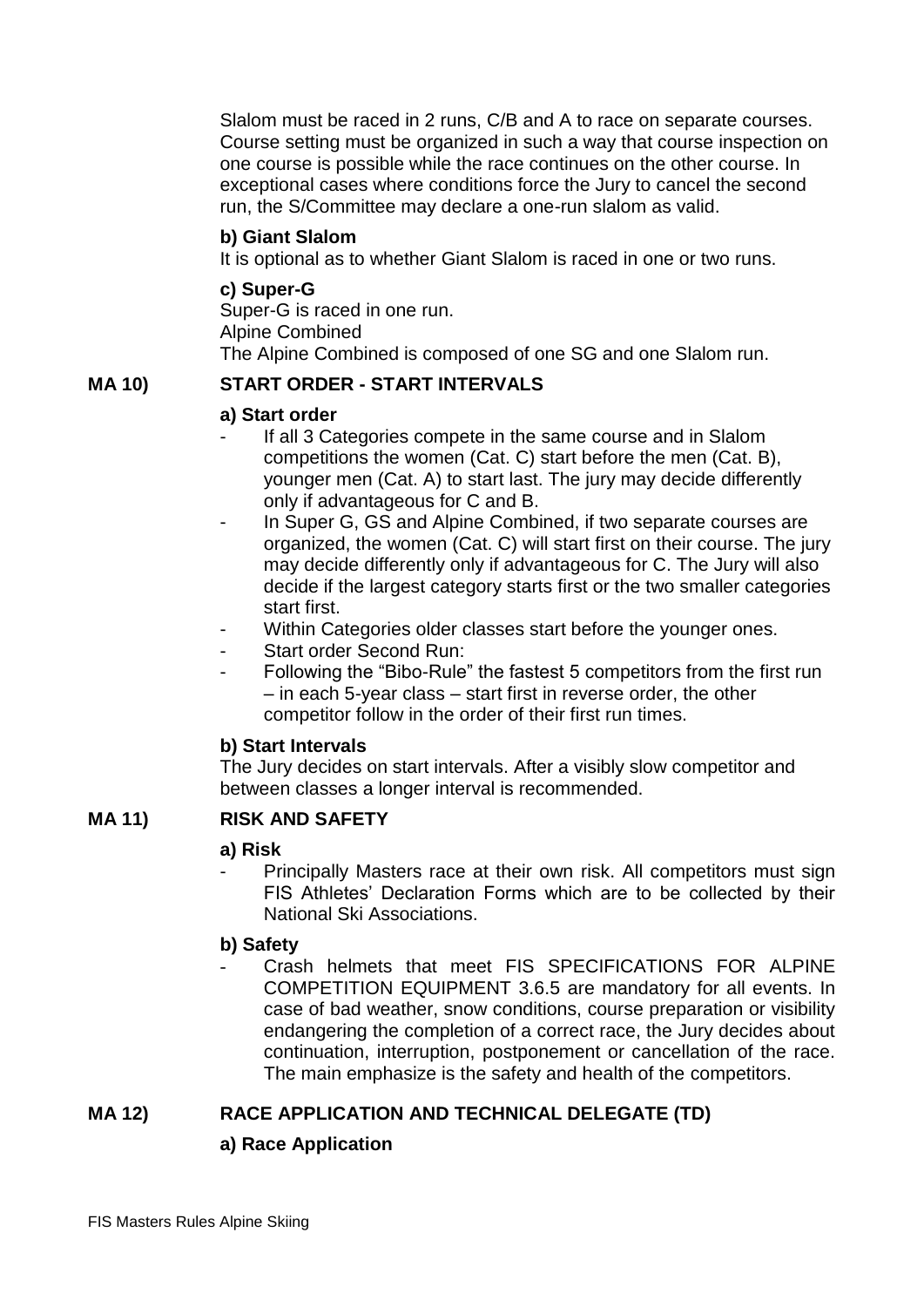To be awarded a FIS Masters Race the Organizers have to submit a FIS Application Form through their National Association. (Rule MA 72), first paragraph is valid for all FIS Masters Races.

## **b) Technical Delegate**

- A Technical Delegate gets appointed. His expenses are to be paid by the Organizers according to ICR 602.5.
- In addition to directing the race and filing the TD-Report it is the responsibility of the TD to supply the following with results: (electronically and hard copies):
- To the Masters Secretary in the FIS-Office for inclusion into the Masters Point List and filing.
- Results of FIS Masters Cup only (including World Criterium) to the responsible person for the Overall Points Calculation of the FIS Masters Cup ("Masters World Cup").
- Hard copies only to the Chair of the S/Committee Masters and the National Masters Chair of the organizing country.
- On addresses and Computer Formats see rule MA 58),
- On TD's duties to check on Equipment Rules see rule MA 5) b)

## **MA 13) REFERENCE TO GENERAL ICR**

These Masters Rules are part of the FIS International Competition Rules. Wherever there is no specific Masters Rule, the Rules of the General ICR apply.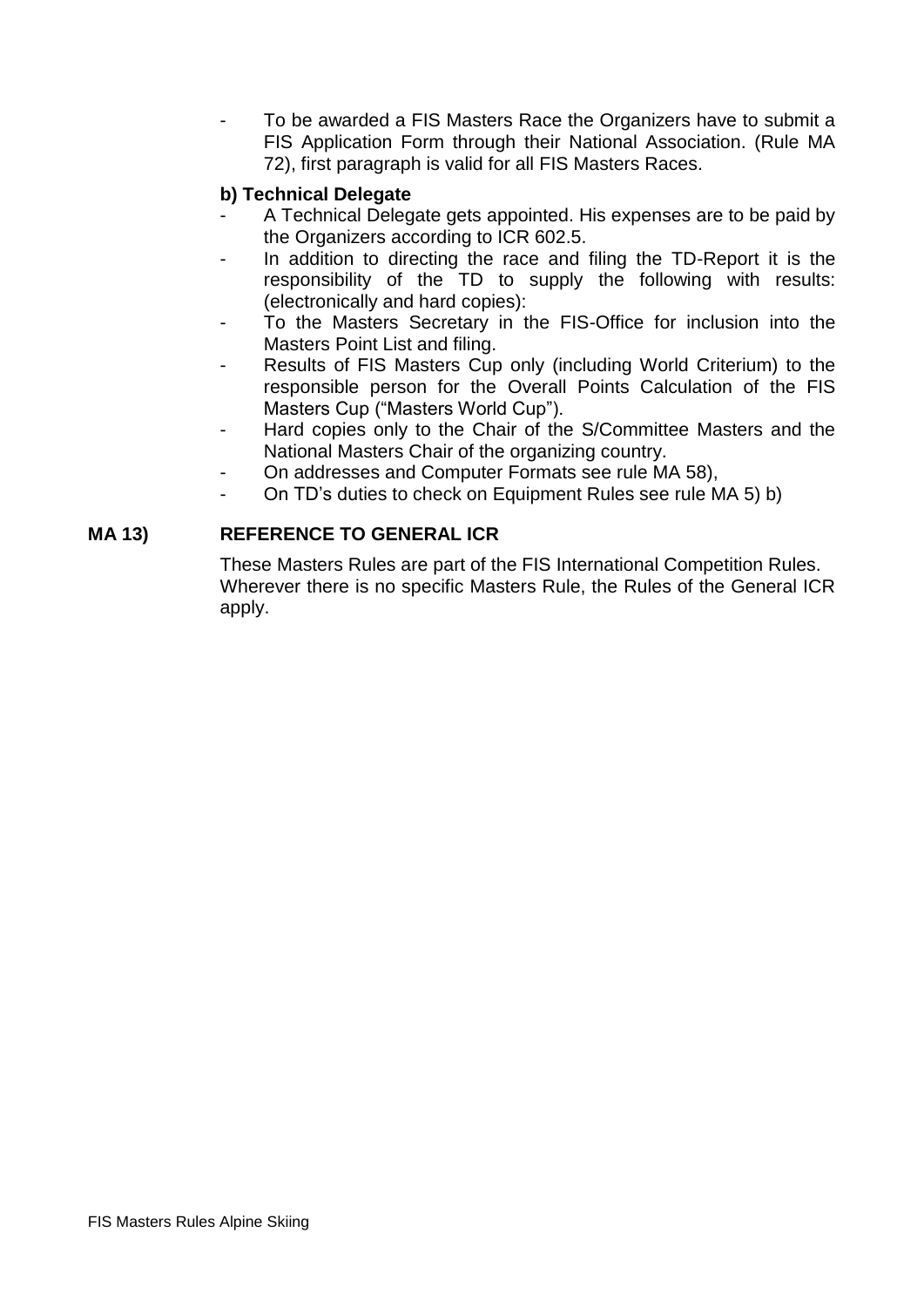#### **B) REGULATIONS AND GUIDELINES FOR THE ORGANIZATION OF FIS MASTERS RACES**

## **I) GENERAL REGULATIONS AND GUIDELINES FOR ORGANIZERS**

## **MA 21) DEFINITION**

- "Regulations" are mandatory like Rules.
- "Guidelines" are recommendations, based on years of experience directing and racing Masters Races and put in place to avoid common mistakes.

## **MA 22) TYPES OF COMPETITIONS**

International Masters Races are run under the auspices of the International Ski Federation (FIS), as follows:

- "FIS World Criterium Masters Alpine Skiing" (Symbol WCM), unofficially also known as "Masters World Championships", organized yearly.
- "FIS Masters Cup" (Symbol FMC), about 20-30 races yearly, women and men, leading to Overall Masters Cup Winners at the end of the season according to the World Cup System and with a Final Event at the end of the Competition Year.
- "Internationaler Alpencup" (Symbol ALP), comprising traditionally 3-4 Giant Slaloms for men, with a final event and overall winners by points
- Other international "FIS MASTERS RACES" (Symbol MAS) as listed in the FIS Calendar.
- Continental Cups Masters (Symbol COC)

## **MA 23) RULES RELEVANT FOR MASTERS RACING**

- FIS ICR Masters Alpine Skiing MA 1) MA 13) above
- FIS General ICR
- These "Regulations and Guidelines" including "Specific regulations" MA) 21 – MA) 88
- FIS Masters Point List, published at least once a year by FIS-Office
- FIS Calendar Masters
- Homologation Rules for courses

#### **MA 24) THE FIS-ICR MASTERS ALPINE SKIING SPECIFY**

- 1) Principles
- 2) Eligibility of competitors
- 3) Age Groups and Classes
- 4) Courses
- 5) Equipment Rules and Controls
- 6) Entries
- 7) The Draw
- 8) Race Points FIS Masters Points
- 9) Runs per race
- 10) Start order Start Intervals
- 11) Risk and Safety
- 12) Race Application and Technical Delegate (TD)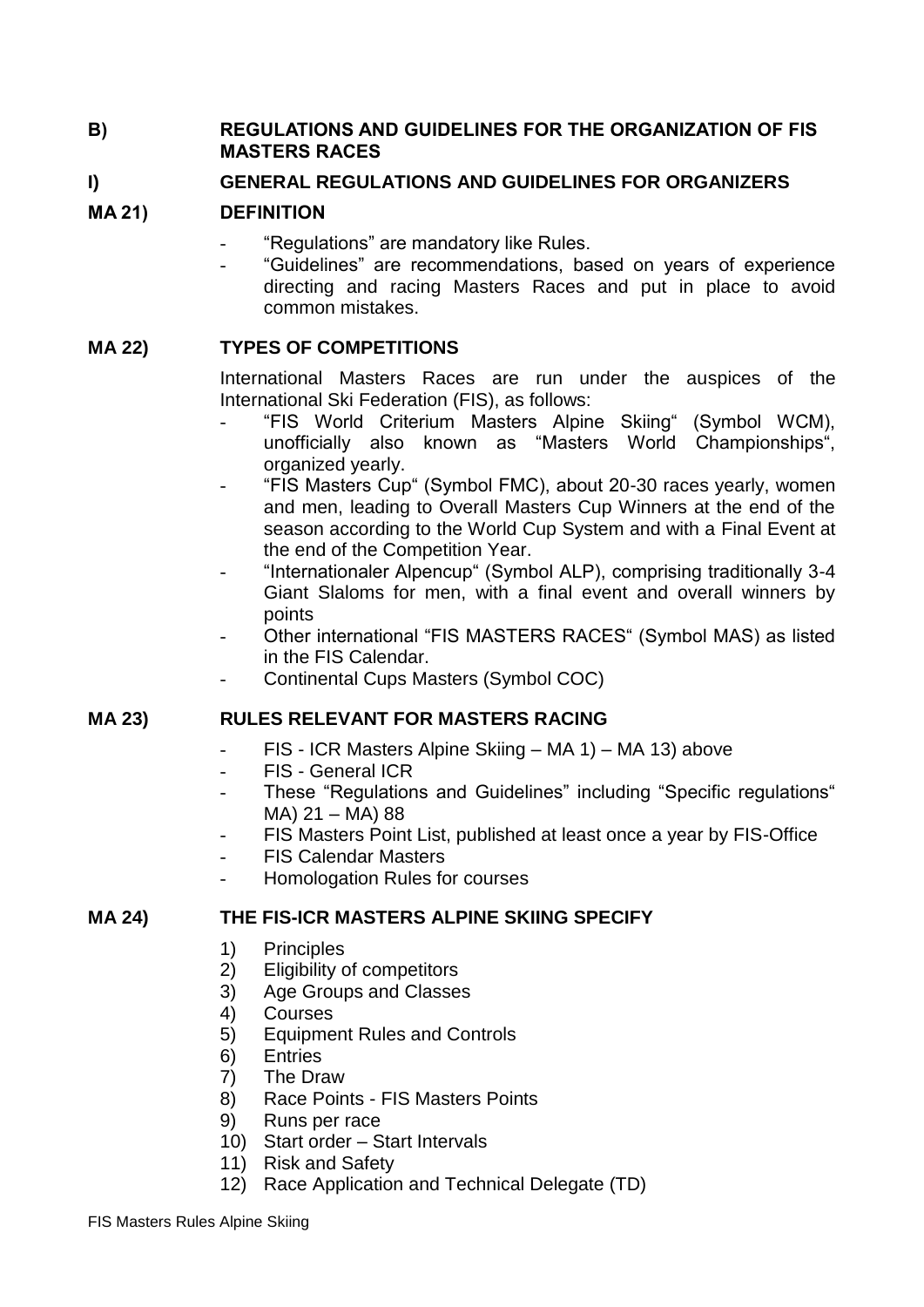13) Reference to General ICR

#### **MA 25) TECHNICAL REQUIREMENTS**

- Suitability of Race Courses according to FIS Rules, as defined in FIS-Homologation.
- Rules for the specific events SL, GS and Super-G.
- Most important is a slalom hill allowing two parallel courses.
- Except for big events it is possible to use one set of timing equipment (always in accordance with the Timing Booklet), one finish area, and one group of gate judges, slip-crew and officials.
- Two separate GS-courses are preferred, but one is acceptable except for World Criterium.

## **MA 26) PREPARING A RACE**

- Obtain your National Ski Association's approval at least one year in advance.
- Apply, using a FIS Application Form, through your National Ski Association in April or May.
- Get a copy of all relevant rules for Masters races.
- If you want, suggest a TD of your preference to be appointed by the head of your national TD Forum (the TD may come from your own country).
- Make an arrangement with your local Lift Company for reduced, preferably no cost Ski.
- Passes for racers and accompanying companions.
- Make sure your computer software is suitable for Masters Racing and compatible with the needs of the FIS-Office – see rule MA 58).
- Prepare Race Programs to be distributed in time to the Masters Representatives of all Ski Associations concerned, officials and competitors and posted on the Internet (at least 3-6 weeks before the event, possibly at a preceding race), - see rule MA 51).
- Organize an accommodation reservation center (your local Tourist Office); be sure to provide different price categories.
- Communicate about one month before the race with an experienced Masters Official in your Ski Association or FIS, invite him/her to help you to train your local team in details of the organisation.
- Organize the Race Office. Find a friendly Team which Masters racers will appreciate.

## **MA 27) OTHER ACTIVITIES**

Set up connections with the Media - local, regional and national Press, Radio and TV companies.

- Undertake local publicity
- Website/Internet
- Acquire sponsors for advertising, paper, start numbers, start and result lists, placards or financial support etc.
- If the event runs over 2 or more days, organize social events for competitors, ideally between 18 and 19:30 hrs. after the Captains' Meeting, and possibly with the prize giving, where any program changes can be announced.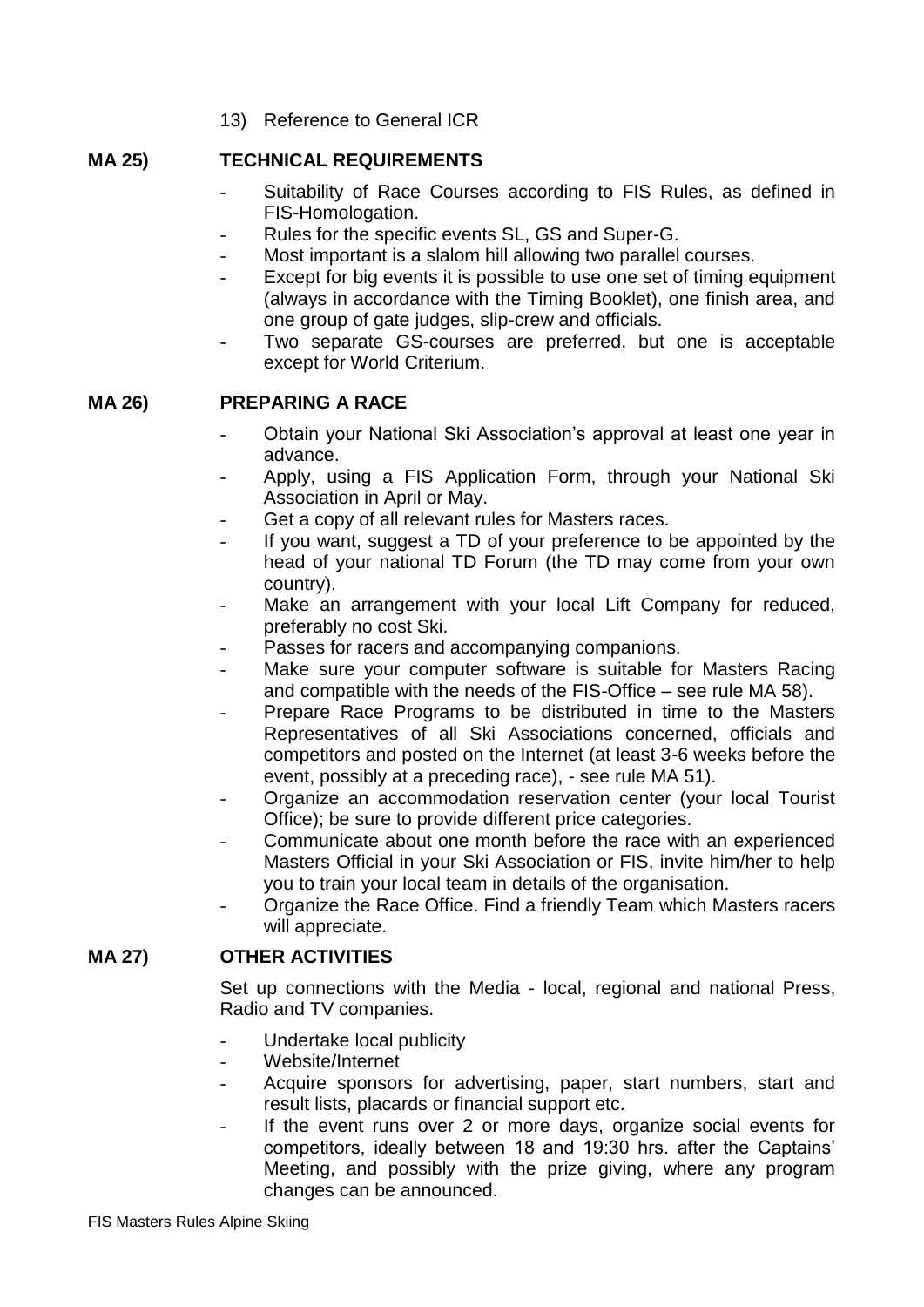- The Organizers are responsible for providing medals or trophies for the top 3 in each class (possibly 5 at major events) and trophies for the winner in each Category A, B ,C and D (D= Women 55 and over) –Best Time of the Day. Minimum wording requirements as per Rules MA) 59 and MA) 76.
- Organize daily prize giving; on the final day that should be as early as possible near the Finish Area to enable an early departure of the competitors.

#### **MA 28) FEES**

After being awarded a FIS Masters Race the Organizers are required to transmit without delay the prescribed FIS Calendar Fee through their National Ski Association.

After the race:

The Organizers are requested to transfer without further notice to the "International Masters Fund" part of the Entry Fees taken in. It is determined by the number of Entry Fees collected from each competitor for each race entered. A detailed list of the Fees transferred is to be enclosed with the result lists mailed to the Chair of the S/Committee Masters.

The following Fees are payable, in Euros, within two weeks from the last race to:

| <b>Beneficiary Client:</b> | FIS - International Ski Federation |
|----------------------------|------------------------------------|
| <b>Beneficiary Bank:</b>   | <b>Credit Suisse AG</b>            |
| <b>Bank Address:</b>       | Via Maistra 6                      |
|                            | 7500 St. Moritz                    |
|                            | Switzerland                        |
| IBAN:                      | CH13 0483 5040 6292 3201 4         |
| BIC (SWIFT):               | CRESCHZZ75C                        |
| Fees:                      |                                    |
| FIS Masters Cup:           | Euro 2.00 per competitor and race  |
| WCM:                       | Euro 2.00 per competitor and race  |
| All other FIS Races:       | Euro 0.75 per competitor and race  |

Bank Transfer to be arranged "without charges for the beneficiary".

An organizing Ski Resort may not be appointed to run another Masters race before they have paid their dues from the previous race.

The International Masters Fund is controlled by the S/Committee Masters.

Account: Payments may only be made to the benefit of International Masters Racing (example: Trophies for the Overall Masters Cup Winners).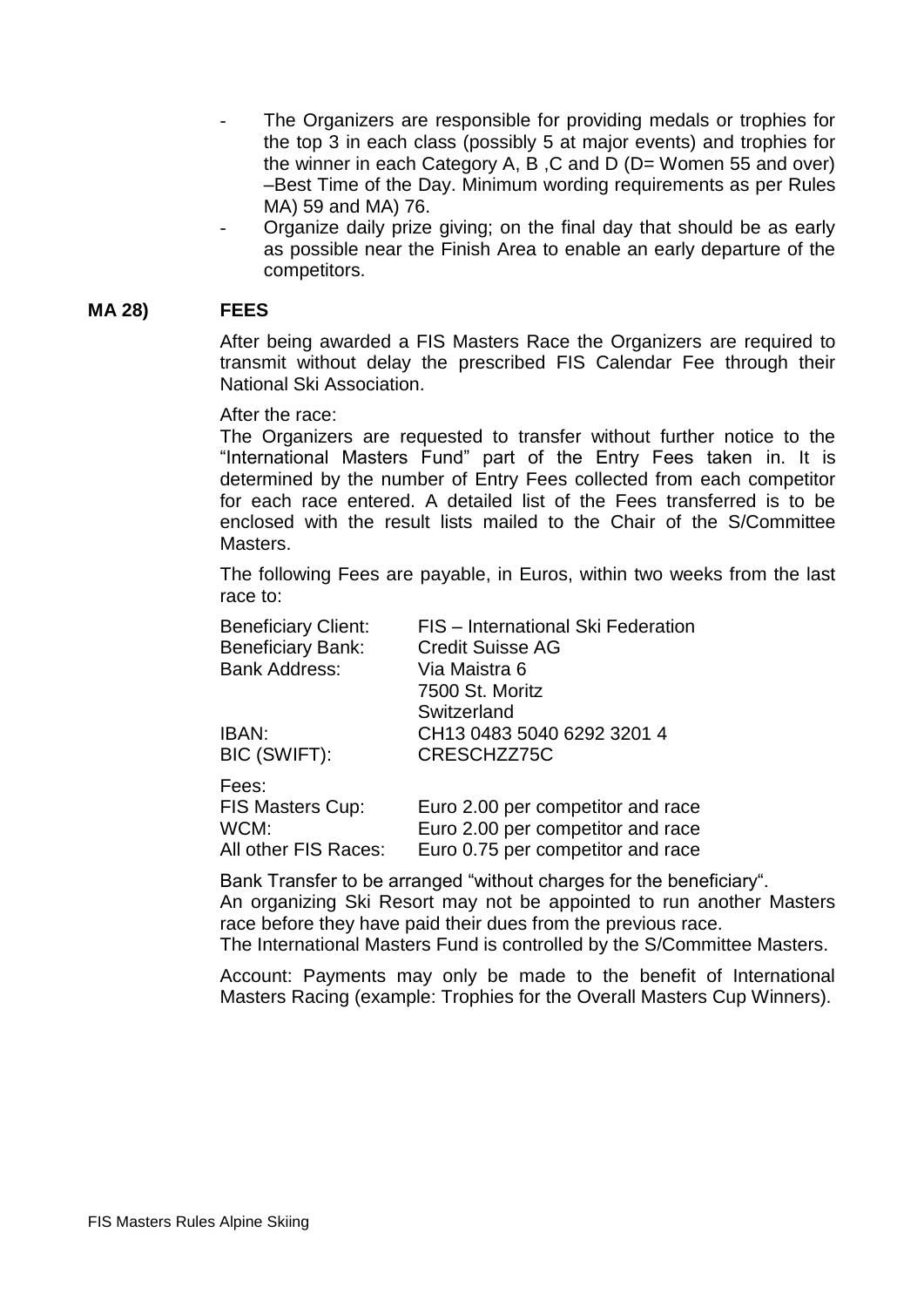# **I) RACE COURSES**

## **MA 31) COURSE-SETTING**

The Organizers are responsible for providing experienced course setters. General ICR-Rules applies, except where there are specific ICR Masters Rules (e.g. relating to vertical drop, course characteristics etc.).

- Flowing and rhythmical courses should be set close to the fall line, avoiding pitfalls.
- Avoid setting very fast courses with dangerous jumps.
- Avoid special measures for reducing speed, such as sharp turns or long traverses.
- Provide hard, machine packed courses, preferably on man-made snow, continuously maintained by course workers to ensure equal conditions for all competitors (see rule MA) 43 b).
- For all events of Masters races the course setter should set the number of gates taking the nature of the terrain into consideration, the conditions of the slope and the ability of the competitors.
- All race courses must be FIS-homologated for the appropriate event.
- The race should be decided by skill and good technique and not by crashes and disqualifications. First priority must be given to the safety of the racers.

#### **MA 32) SLALOM**

- Set open, rhythmic courses with the aim to avoid too many falls.
- See rule MA 4) a) concerning separate courses for C/B and A Categories.
- Recommended Race Order (if you have only one set of officials at your disposition):
	- 1st Run for C and B competitors, followed by 1st run for A competitors; at the same time 2nd run setting and inspection by C and B competitors.
	- 2nd run for C and B competitors, at the same time 2nd run setting and inspection for A competitors, followed by 2nd run for A competitors. For the second run start order see rule MA 10) a)

#### **MA 33) GIANT SLALOM**

- Can be executed in 1 or 2 runs on the same day (2nd run start order: The "Bibo-Rule" is to be followed as in Slalom).
- Ideally there should be 2 separate courses (see Rule MA 4) b). Where only one course is acceptable by the rules, the course is to be re-prepared between Categories
- If ruts or rocks are showing it is recommended to offset the turning poles no more than 1 meter. The general line is not to be altered, therefore no additional inspection is needed.
- To avoid protests this should be agreed upon at the Team Captain's Meeting, see also rule MA) 43 b).
- Recommended Start Interval: 30 seconds see rule MA 10).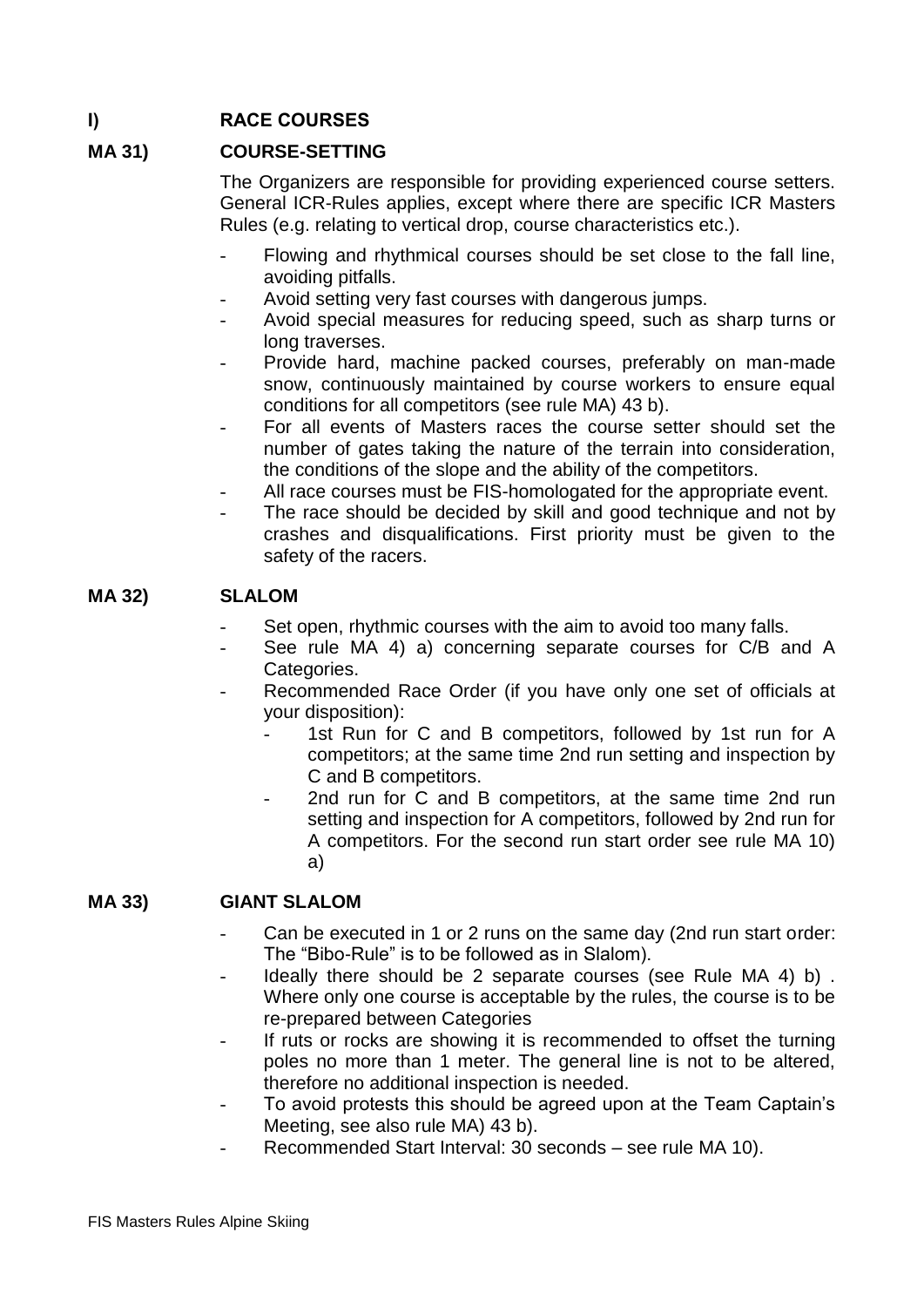## **MA 34) SUPER-G**

- Avoid extreme speed, risky jumps and undulating courses, and take particular notice of dangerous areas and a safe finish area run-out. Try to avoid blind gates!
- Masters Super-G has to be set to the ability of Masters racers  $$ shorter, with smaller radius curves, therefore slower and safer than a regular international Super-G. It must be considered that GS-skis with 21 m radius are permitted – see rules MA 4) c) and MA 5)c).
- The above rule has priority over the required number of gates as stated in the general ICR.

## **MA 35) ALPINE COMBINED**

- Is the result of a Super G and a single Slalom run held according to the technical regulations for Slalom and those for Super G. The Alpine Combined event consists of two runs.
- The Super G must be held on a course specifically homologated for Super G. The Slalom may be held on the same course used for the Super G.
- If possible both runs should be held on one day, but it is also permitted to hold them in subsequent days.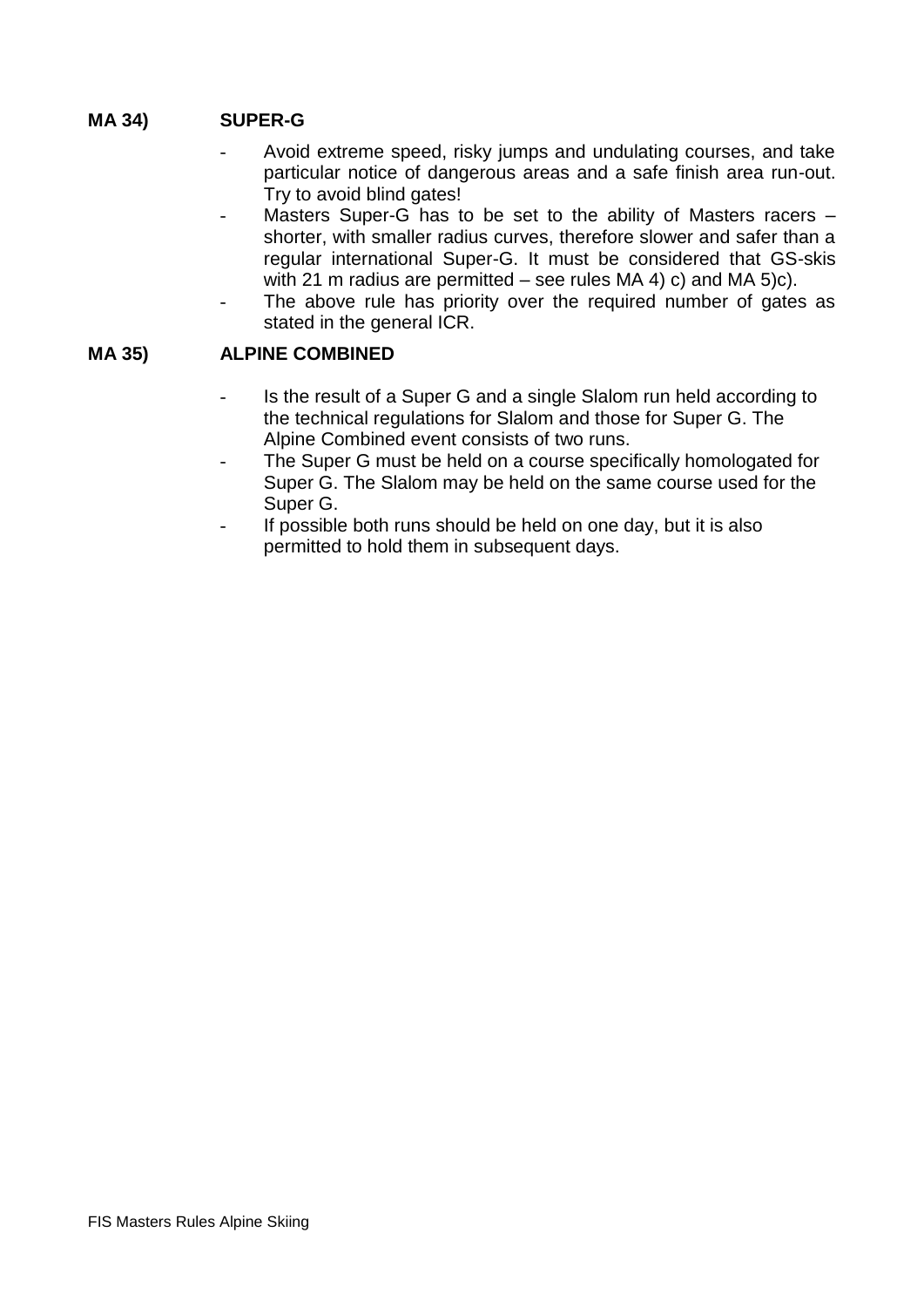## **III) CONDUCT OF THE RACE**

#### **MA 41) WARM UP**

Free skiing inside the designated Race Slope is forbidden and must be strictly controlled. Where possible a parallel warm-up slope is to be provided.

#### **MA 42) COURSE INSPECTION**

In soft snow conditions, when inspection by side slipping through the gates would damage the slope and therefore cannot be permitted, it is not sufficient to make an announcement at the Team Captains' Meeting. To reach all racers, they have to be informed at the start, the gates should be cordoned-off, or slanted poles planted on the line inside the gates.

## **MA 43) START INTERVAL - COURSE MAINTENANCE**

#### **a) Start Interval**

Run the race swiftly, choosing the shortest reasonable Start Interval (30 seconds) - see rule MA 10) b).

#### **b) Course Maintenance**

In any race, when different Categories are run on the same course, the race must be interrupted by a minimum of 10 minutes between the Categories C and the following Category (if more than 25 Women have raced), but preferably more between B and A in case that Category A and B is run on the same course - in order to give sufficient time to prepare the course. If ruts or rocks are showing the turning poles are to be reset by the minimum distance to avoid the obstacles. In this case Rule MA 33) (as to an additional inspection) is to be applied.

A sufficient number of side slippers is to be supplied for permanent side slipping between racers. If necessary, the track is to be maintained with appropriate tools.

#### **MA 44) ESSENTIALS**

Especially for Slalom: Keep interruptions between two runs as short as possible, by planning to reset the course and course inspection immediately after finishing the first run.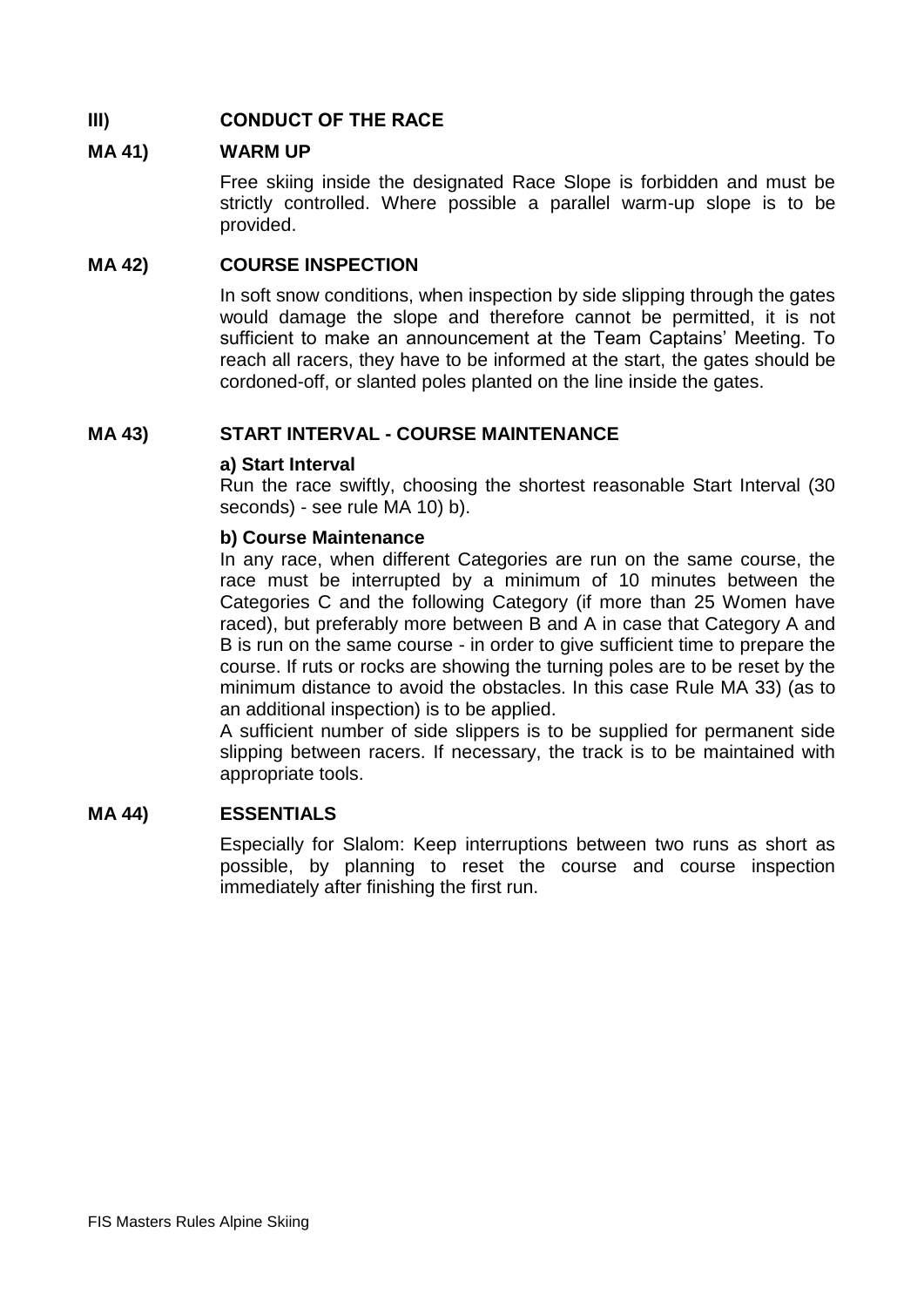## **IV) ADMINISTRATION**

## **MA 51) RACE PROGRAM - PROGRAM PLANNING**

#### **a) Race program**

The Race Program should be presented in 2 languages, including English, and must contain:

- Name of Race Organizers, Ski Resort, Dates of Races
- Organizing Committee, Officials, Sponsors
- Program of events and Team Captains' Meetings
- Registration deadline see rule  $MA 6$ ) and addresses
- Entry fees and Lift Pass costs
- Technical details on race courses and their location
- Details for Prize giving and Social Program
- Accommodation details with address, E-mail, Tel. No., Fax of the accommodation office
- Access details (e. g. road map, street plan of resort, area map)

## **b) Program Planning**

If there are 2 or more races, it is advisable to plan the least time consuming event (GS) for the last day to facilitate early departure of competitors.

## **MA 52) ENTRIES - FIS CODE NUMBERS - ENTRY FEES - REFUNDS**

#### **a) Entries**

- see rule MA 6) on Entries
- Team Captains are required to double-check actual participation of their competitors entered – for each race – to reduce the number of non-appearances at the start.
- National Masters Chairs are encouraged to introduce appropriate reasonable measures for racers notoriously failing to appear at races without excuse, not paying their entry fee.

## **b) FIS MASTERS code numbers**

- See rule MA 2) b)
- Entries must include each racer's FIS Masters Code Number. For new racers it can be requested by a National Ski Association (with correctly spelled name, indicating gender, nation and year of birth) at the FIS-Office (alpine@fisski.ch) and obtained by return mail (usually the same day) during office hours – or better:
- Federations can set up a new racer online  $-$  also on weekends (ask FIS Alpine Coordinator for a login).

#### **c) Entry Fees**

Currently, entry fees are not to exceed  $\epsilon$  20.- (or equivalent) per race, per person. They are collected individually upon the distribution of the start numbers (see also rule MA 75) concerning World Criterium).

#### **d) Refunds:**

The Refund Rule in case of a cancellation as outlined in rule MA) 75 b) is valid for all Masters Races.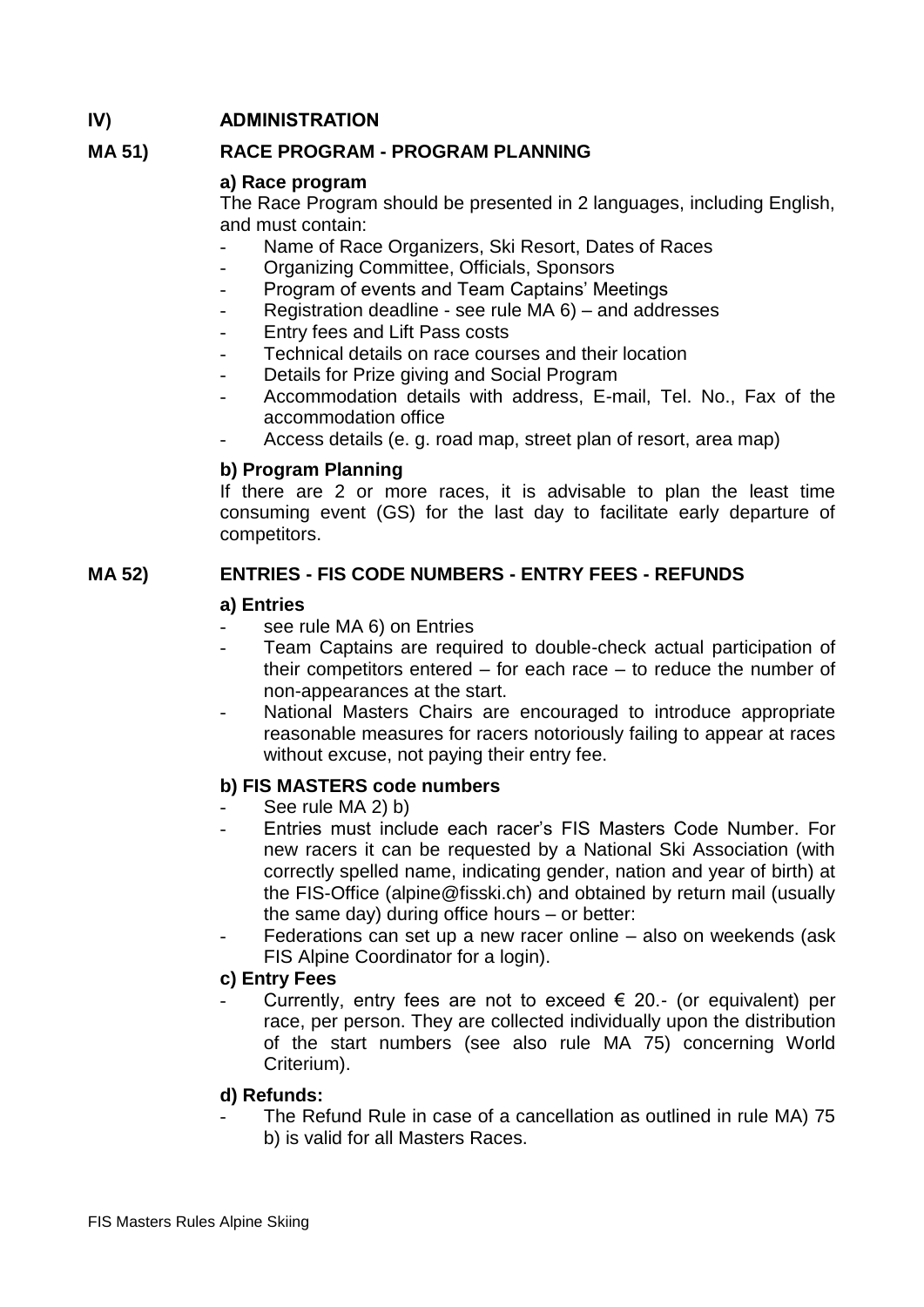#### **MA 53) TEAM CAPTAINS' MEETINGS - DRAW**

- These should start at approximately 17 hrs. and be finished before dinner, preferably with
- Reception or prize giving, where final program changes can be announced. The Team Captains Meeting on the day before the first race is suggested to start at 18 hrs. or 19 hrs. to accommodate late arrivals.
- It is suggested that only Team Captains should attend and participate, athletes to be admitted as observers only if enough space is available.
	- Draw see rule MA  $7$ )

#### **MA 54) RACE OFFICE - NOTICE BOARD**

- The Race Office should be easy to find and clearly identified.
- Information Boards are to be provided outside the office, accessible also outside office hours. They are also useful at the Lift Station (top or bottom) and at the Start.
- Please consider that Team Captains cannot reach all their racers as they arrive individually and stay in different accommodations.
- Information needed: Schedule, lift opening times, location and time for bib collection and awards party, lift passes, race area access, start lists, results of the day, social program.

#### **MA 55) WAX ROOM**

For major competitions, a ski preparation room should be provided, particularly if hotels are unable to provide such facilities.

#### **MA 56) START NUMBERS**

The racers will collect them individually. Distribution of the start numbers must be very well organized because of the limited time to collect entry fees and lift pass payments – pass them out by Category (A, B, C) and have sufficient helpers to do this. Prepare sufficient start lists for issue. There should be separate start lists for each category (eventually combine B/C). In big events consider distributing a portion of the start numbers in the Race Office on the evening before race day.

#### **MA 57) RESULT BOARD AT FINISH**

Important: A Result board must be provided at a safe location in the finish area where times are to be posted after each racer, divided by age classes. Have a multi-lingual speaker in the finish area and an electronic display.

#### **MA 58) RESULT LIST - PENALTIES**

#### **a) Result Lists**

- In the result list each racer must be identified (besides correct spelling of the name) with Code No., Nation Symbol and Year of Birth.
- There should be a copy for each competitor, distributed as soon as possible, and no later than the prize giving each evening. They must be separated into appropriate age-classes (30-34, 35-40, 40-44 etc.).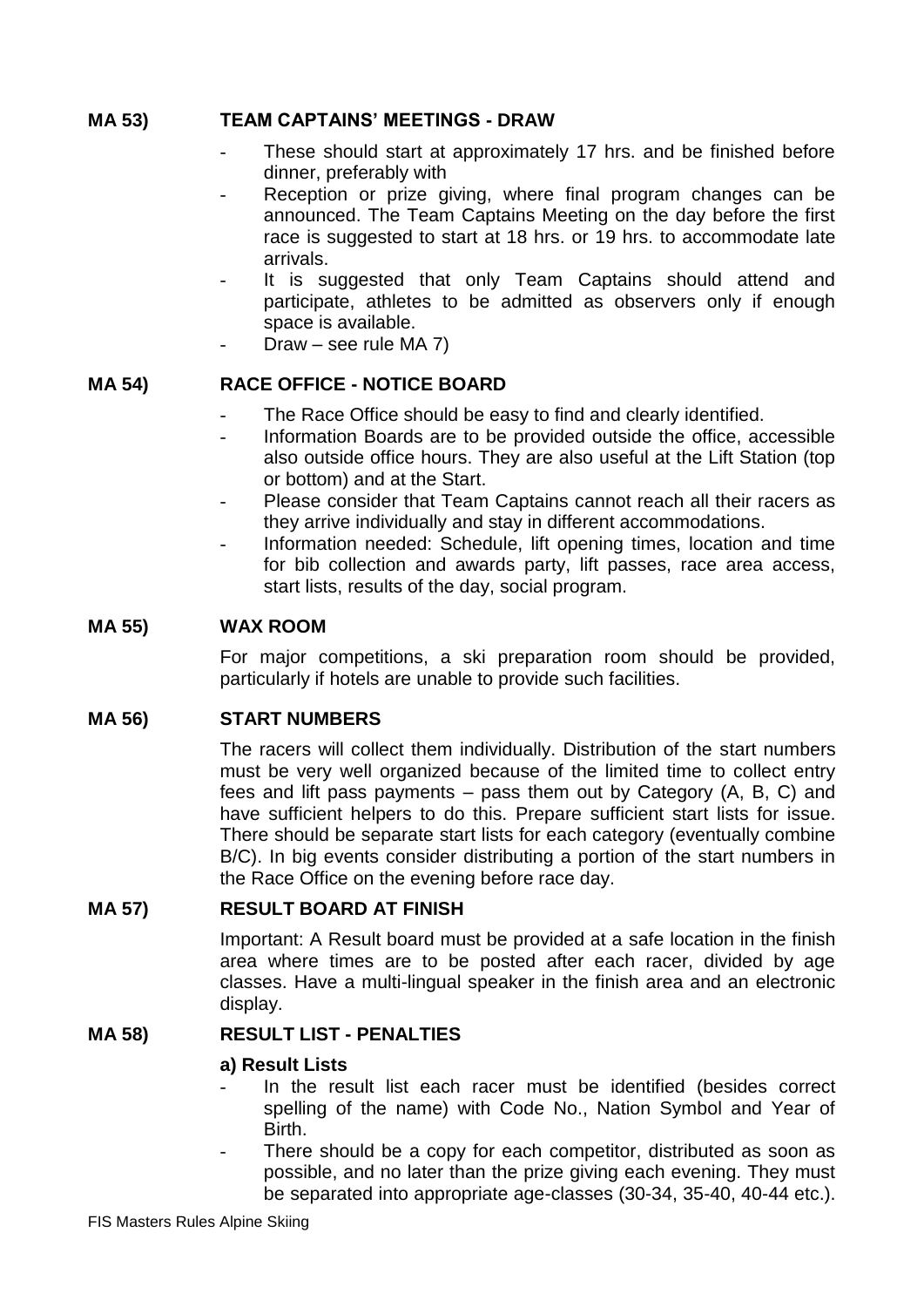If possible Categories B/C should be published separately from Category A.

#### **b) Penalties**

Race penalties are to be calculated as per rule MA 8).

#### **MA 59) PRIZEGIVING**

- See also rule MA 27)
- An Awards Ceremony should be conducted in a festive manner, using the traditional "3-step winners' podium". Display of prizes, sound system, speaker, access for spectators and music are all appropriate.
- For one-day races, the prize giving should be organized shortly after the race in or outside a nearby restaurant.
- For two-day events, a cocktail reception is recommended on the first day, ending before dinner time. 18.00 hrs. is a good time to start for your local dignitaries and speeches, including the awards of the day. On the second day, somewhat shorter, Price giving should be organized near the Finish Area, a short time after the race to facilitate a rapid departure of the competitors.
- For longer competitions, treat these in a corresponding manner like two-day events.
- As per Rule MA 27), the top 3 in each class get medals or trophies (possibly 5 at major events), which are to be supplied by the race organization. The Organizer is also obliged to honor the best time of the day in each Category A, B, C and D ( $D =$  Women 55 and over) with trophies.

Medals should be in Gold, Silver and Bronze, with a substantial appearance and a minimum diameter of 50 mm.

Trophies and medals must show the Official Title of the Event ("FIS MASTERS CUP" for FMC events, "FIS MASTERS RACE" for MAS events or "FIS CONTINENTAL MASTERS CUP" or CoC events), the name of the resort and the year. The event and the ranking must be shown. In addition, trophies and medals may show a presentation (picture or emblem) of the event, resort and/or sponsor.

#### **MA 60) SOCIAL PROGRAM**

- see also rule MA 27)
- It is very important that every Masters Event offers the opportunity to meet socially with racing friends from other nations. Hence, you are asked to:
- For one or two-day events  $-$  see rule MA 59) above
- Where the competition extends over several days, two or more social gatherings could be organized – including a welcome cocktail and an end-of-championships banquet.
- Evening events after dinner and before race days have proved to be unpopular.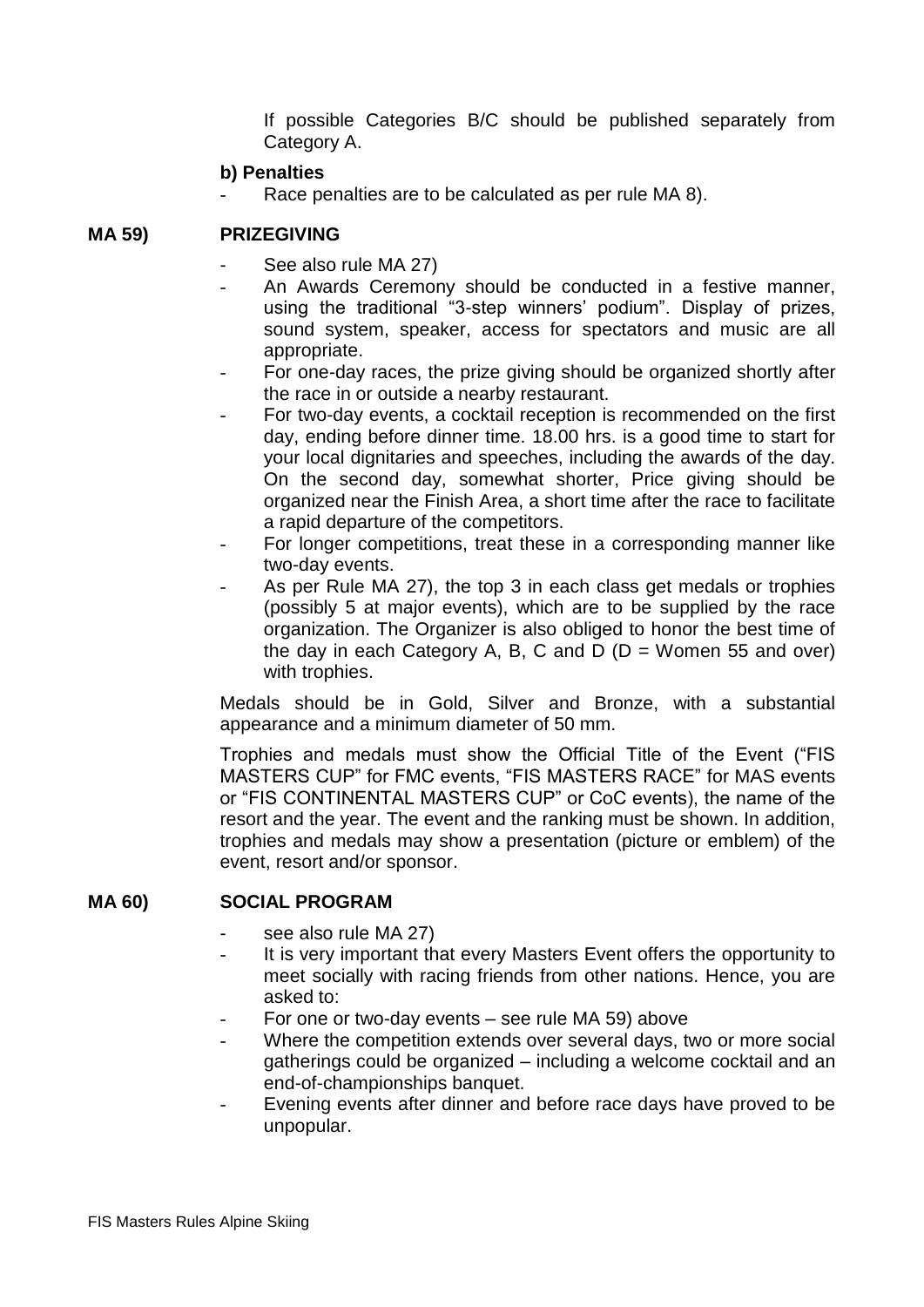# **MA 61) SPONSORS**

- Cooperation with supporting sponsors is left to the discretion of the Organizing Committee.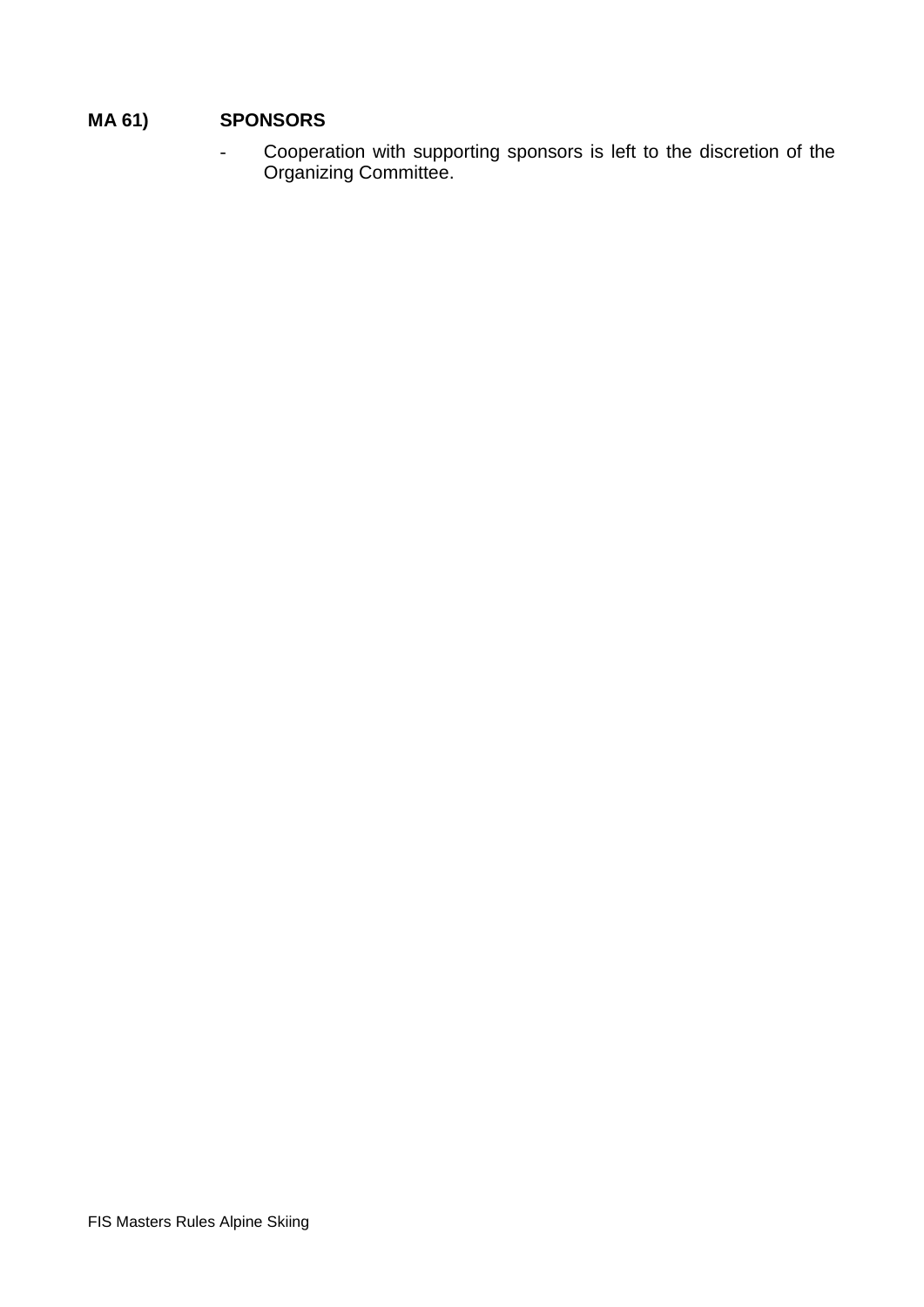#### **C) "FIS WORLD CRITERIUM MASTERS ALPINE SKIING" – SPECIFIC REGULATIONS**

## **MA 71) OFFICIAL TITLE**

English: "FIS World Criterium Masters Alpine Skiing" German: "FIS Weltkriterium Masters Ski Alpin" French: "FIS Criterium Mondial Masters Ski Alpin" Italian: "FIS Criterium Mondiale Masters Sci Alpino"

The full official title is to be used in all publications: Result Lists, Race Programs, on Medals etc. The popular name "Masters World Championships" may only be used as an unofficial sub-title.

## **MA 72) ASSIGNMENT – CONDITIONS - EVENT FREQUENCY**

months before the event.

- Upon a bid by a National Ski Association the World Criterium is assigned to the National Federation (who takes first responsibility), including the correct transfer of fees according to Rule MA 28) and a Ski Resort. By accepting the assignment both agree to follow these FIS-Rules and – within these – eventual directions based on decisions of the S/Committee for Masters Racing (or its Chair).This paragraph is valid for all FIS Masters Races – see Rule MA 12) a.
- A Ski Resort can be awarded with the World Criterium only after having organized at least one event with a Minimum of two FIS Masters Cup Races. (exceptions to be decided by the S/Committee). Snowmaking is required on all race courses.
- Before the Calendar is finalized, the Criterium Organizers have first choice of date in order to offer the best conditions in regard to snow conditions and accommodation. Dates should be agreed at least 15

The Criterium is to be organized annually, preferably in late February or in the beginning of March, through 5-6 days with Super-G, GS and SL, plus an additional GS valid for FIS Masters Cup. The "World Championships"- Races also count as FIS-MC Races.

## **MA 73) LIMITS ON PARTICIPATION**

#### **a) For Organizers**

- The number of competitors is limited to about  $400 500$  depending on the ability and quality of the Organization. Exceptions must be sanctioned by the S/Committee Masters.
- If there are less than 400 competitors, the Organizing Nation is permitted to make up the difference.
- In case too many participants are expected, communicate with the S/Committee Chair and the big Nations will be asked to limit the number of their participants.
- Aiming to help the Organizers getting a manageable number of participants, the
- S/Committee Masters has the right to limit the number of participants per Nation.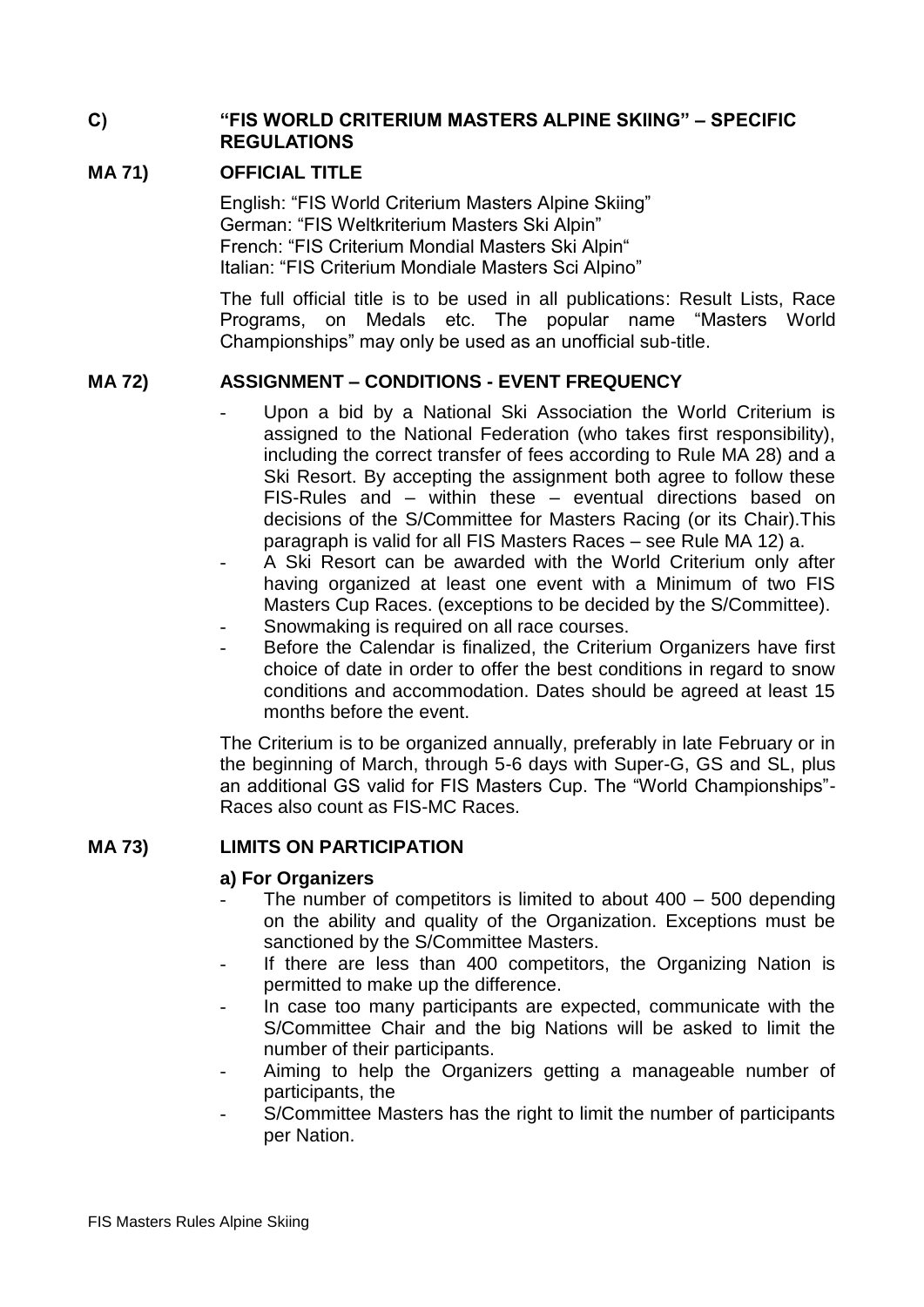## **b) For Teams**

- Only competitors with FIS Masters Points are accepted, with the following exceptions:
	- Every Nation can add to its Team a maximum of plus 20 % racers without points (example: 40 plus 8).
	- Nations entering less than 10 competitors holding points may fill up their team to a quota of 10 racers.

## **MA 74) FIS INSPECTION**

- The Organizers are requested to invite at their expense a FIS Masters Inspector (S/Committee Chair or another knowledgeable person delegated by the Chair) to control and if appropriate help improve details of the Organization. The time span advised is 4-8 weeks before the event.
- The following subjects are to be inspected: slopes, snow conditions, snowmaking, homologation, finish areas, accessibility, time keeping system. FIS compatible software program (available free of charge from the FIS IT Department), bib system – see rule MA78), costs to racers (entry fees, ski passes, lodging), schedule, expected number of participant quota of racers from the organizing country, location of race office and awards, medals, accommodation office, lodging, waxing facilities, social program, discuss functions in the organization, course setters, gatekeepers, course workers (slip crews), rescue system, race doctors, helicopter, closest hospital, eventually help in updating key people of the Organization in regard to rules and procedures proved to be successful, etc.
- To calculate the expenses for the inspector, the rules for Technical Delegates apply. It is advised to have also the TD of the Criterium participating.

## **MA 75) ENTRY CLOSING - FEE PAYMENT - REFUNDS**

#### **a) Entry Closing**

Entries for the Criterium close 20 days before the first race. National Chair are asked to give estimates on their number of participants as soon as the winter starts in monthly intervals before the event to the S/Committee Chair who will pass these numbers on to the organizers.

#### **b) Fee Payment**

- Entry Fees are paid individually upon arrival in exchange for the bib or Lift pass – see also rule 52) b). Organizers are entitled to collect entry fees from racers before the first race for all events they are entered. On the Entry Forms accurate specifications of the races each racer plans to start in are required.
- See rule MA 52) a) on Team Captains' duties to help reduce the numbers of DNS (did not start).

#### **c) Refunds**

In case that a race has to be cancelled where entry fees are already paid, the full entry fee must be refunded if the race is cancelled before the day of the race (refunds are to be collected by the racers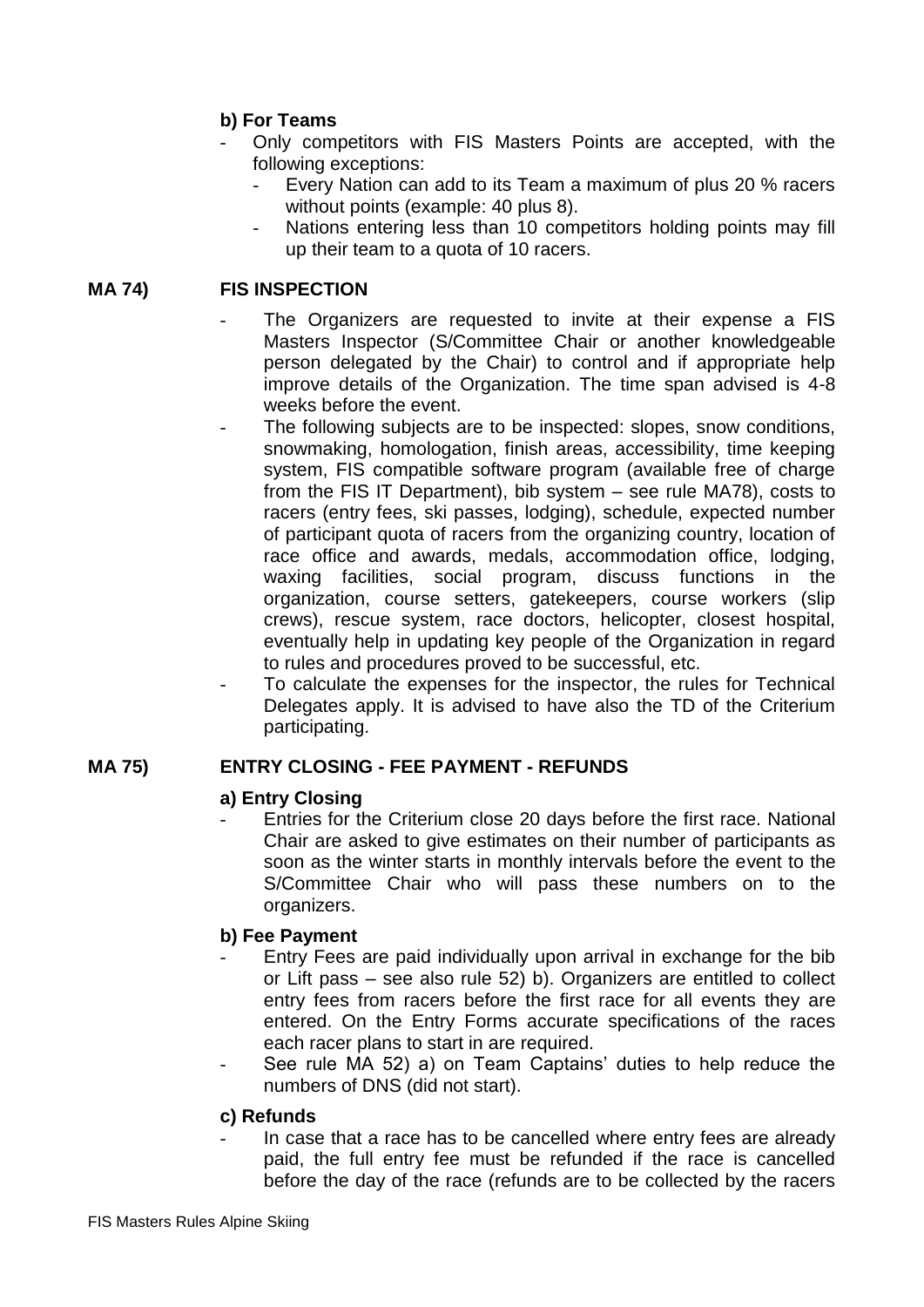on site at the race office only). If the course is set and the race is cancelled on the day of the race a fair solution is to be found between the Jury and the Organizers.

#### **MA 76) MEDALS**

The Organizers are responsible for providing Medals in Gold, Silver and Bronze for the top 3 racers in each class, with a substantial appearance and a minimum diameter of 75 mm, worthy of World Championships. Additionally, the Organizers are responsible for providing trophies for the Best Time of the Day for the winners in Category A, B, C and D (D= Women 55 and over).

Trophies and medals must show the Official Title of the Event (according to rule MA 71) – "Alpine Skiing" may be left out), the name of the resort and the year. The event and the ranking must be shown. In addition the medal may show a presentation (picture or emblem) of the event, resort or sponsor. A model or design must be approved by the S/Committee Chair or FIS Inspector before ordering production.

The Awards Ceremony should be organized in a festive manner appropriate to a World Championship.

#### **MA 77) BANQUET**

As a social highlight an elegant Dinner Banquet (preferably sponsored) should be organized towards the end of the event, but not on the day of expected departures. If connected with an Awards Ceremony, access must be possible without payment.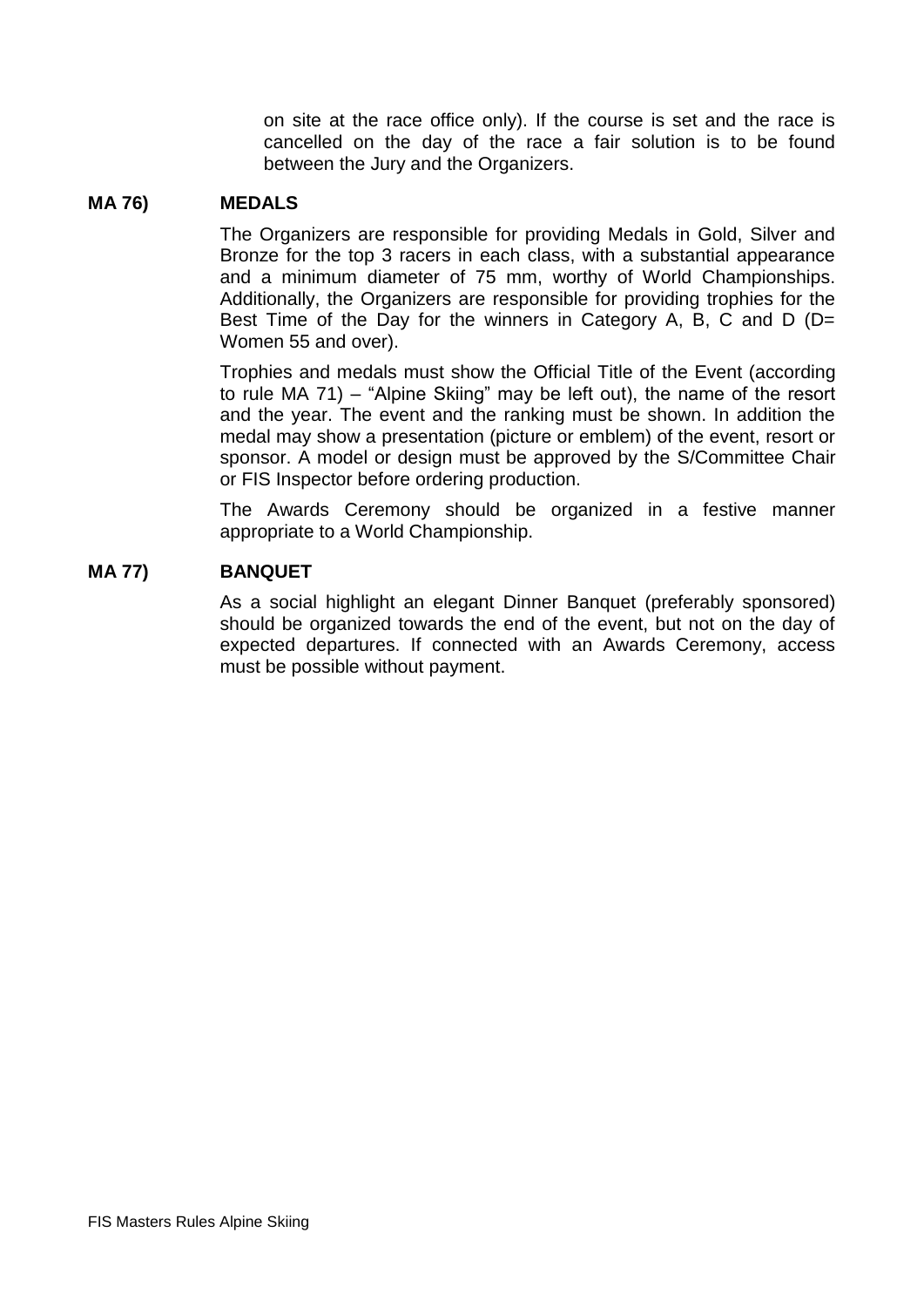#### **MA 78) START NUMBERS (REGULAR) - "PERSONALIZED" BIB SYSTEM**

#### **Regular:**

Handing out and collecting Start Numbers (bibs) in the order of the Start List every race day requires good organization and many helpers (see also rule MA) 56). However, this system facilitates the work of gate judges identifying racers to be disqualified as well as identifying them at the finish line to assign times correctly.

#### **"Personalized" Bib System:**

Considering the large field of athletes at the Criterium it can be helpful to give out only one bib for the whole week (identifying the racer, maybe to keep as a souvenir), rather than daily a set of bibs in the exact start order. This can save waiting lines and many working hours of handing out and collecting bibs. But the system can only be successful if the following measures are taken:

#### **a) Start List**

Besides listing the racers in the order of departure, the actual bib numbers as worn by the racers must be stated in a second column.

#### **b) Missing a gate**

In order to enable gate judges to clearly identify a racer missing a gate, the gate judges must mark every single racer on their start list whether he correctly passed a gate or not. When racers arrive wearing bibs not following the normal sequence of their start order, they may not be identified correctly when needed. Inform your gate judges to keep "calling contact" with their neighbouring colleagues to double-check bib numbers of racers passing.

#### **c) Bib sets**

To avoid identical bib numbers use only one complete set of bibs (on special order) for the whole field. In the worst case no more than 2 sets of clearly different colors, separating B/C and A.

#### **d) Bib distribution**

Preparing bibs for distribution (1 to about 500) arrange ascending numbers in the order from "old to young" (assigned by the year of birth), Women first, then Men, in the sequence of the Categories C, B to A. This helps racers to identify age groups and calculate their own starting time while waiting for their start.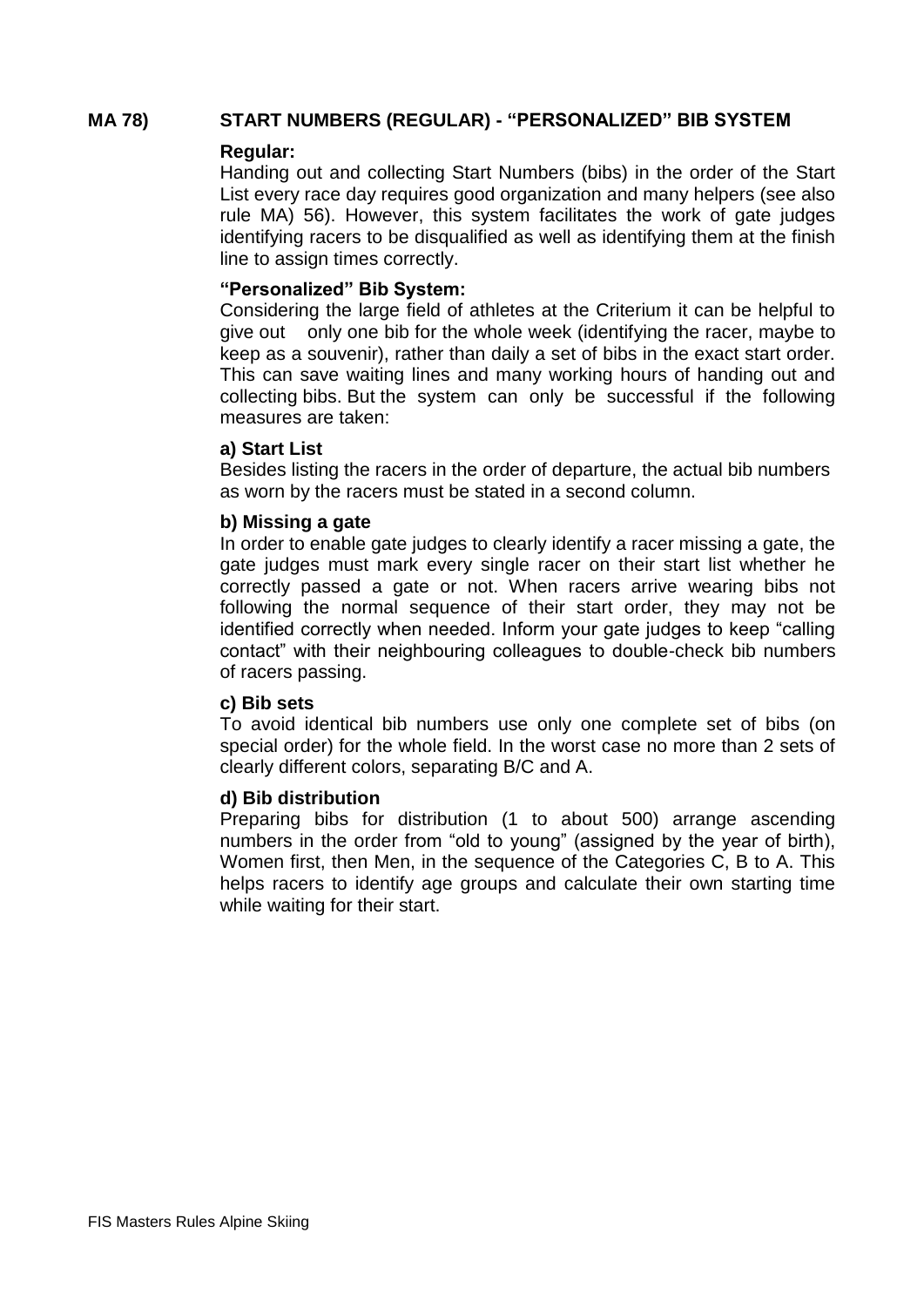#### **D) "FIS MASTERS CUP FINALS" – SPECIFIC REGULATIONS**

#### **MA 81) OVERALL MASTERS CUP**

Each year there is an "Overall Masters Cup Winner" in each class, corresponding to the "FIS World Cup". In all FIS Masters Cup Races the first 30 competitors in each class receive FMC-Points to be added up throughout the year. Additionally to the Overall FIS Masters Cup winners in each class, Overall Titles per Category (A, B and C) and per Discipline (Giant Slalom, Slalom and Super-G) will be awarded. No Overall Title by Category will be awarded for Alpine Combined.

#### **MA 82) POINT CALCULATION**

Winner, of the Overall Masters Cup in each Class, is the racer accumulating the highest number of points taking into account his 12 best rankings of the season - regardless of the event. As double points are awarded in the FMC Finals (see Rule MA)83 ), if a racer gained higher points in the Finals than in the regular season, those higher points will be computed even if they are not his/her best rankings. To enter the Final Overall Classification a racer must have finished and achieved an official ranking in a Minimum of 6 FIS MC Races (DNF and DSQ not to be counted).

Points for rankings:

 $1^{st}$ : 100,  $2^{nd}$ : 80,  $3^{rd}$ : 60,  $4^{th}$  50,  $5^{th}$ : 45,  $6^{th}$ : 40;  $7^{th}$ : 36,  $8^{th}$ : 32,  $9^{th}$ : 29,  $10^{th}$ 26,  $11^{th}$ :  $24$ ;  $12^{th}$ :  $22$ ;  $13^{th}$ :  $20$ ,  $14^{th}$ :  $18$ ,  $15^{th}$ :  $16$ ,  $16^{th}$ :  $15$  etc. until  $30^{th}$ :  $1$ .

For the Overall Title by Category (A, B and C) a maximum of twenty valid results (best rankings) are to be considered comprising a maximum of 7 Slaloms, 7 Giant Slaloms, 2 Alpine Combined and 4 Super-G. As double points are awarded in the FMC Finals (see Rule MA9 83), if a racer gained higher points in the Finals than in the regular season, those higher points will be computed even if they are not the competitor's best rankings.

The handicap factor for each year of birth will be defined by the Sub-Committee for Masters Racing.

For the Overall Title by Discipline a maximum of four valid results for Super-G will be counted and for the Technical Events (Slalom and Giant Slalom) a maximum of seven valid results. As double points are awarded in the FMC Finals (see Rule MA)83 ), if a racer gained higher points in the Finals than in the regular season, those higher points will be computed even if they are not his/her best rankings.

The handicap factor for each year of birth will be defined by the Sub-Committee for Masters Racing.

#### **MA 83) DOUBLE FIS MASTER CUP POINTS AT FINALS**

For the FIS MC Finals (generally SL and GS), the racers are awarded double points as defined by rule MA 82)

Points for FIS MC Finals:

1st: 200, 2nd: 160, 3rd: 120, 4<sup>th</sup>: 100, 5th: 90, 6th: 80; 7th: 72, 8th: 64, 9th: 58, 10th: 52, 11th: 48; 12th: 44; 13th: 40, 14th: 36, 15th: 32, 16th: 30 etc. until 30th: 2.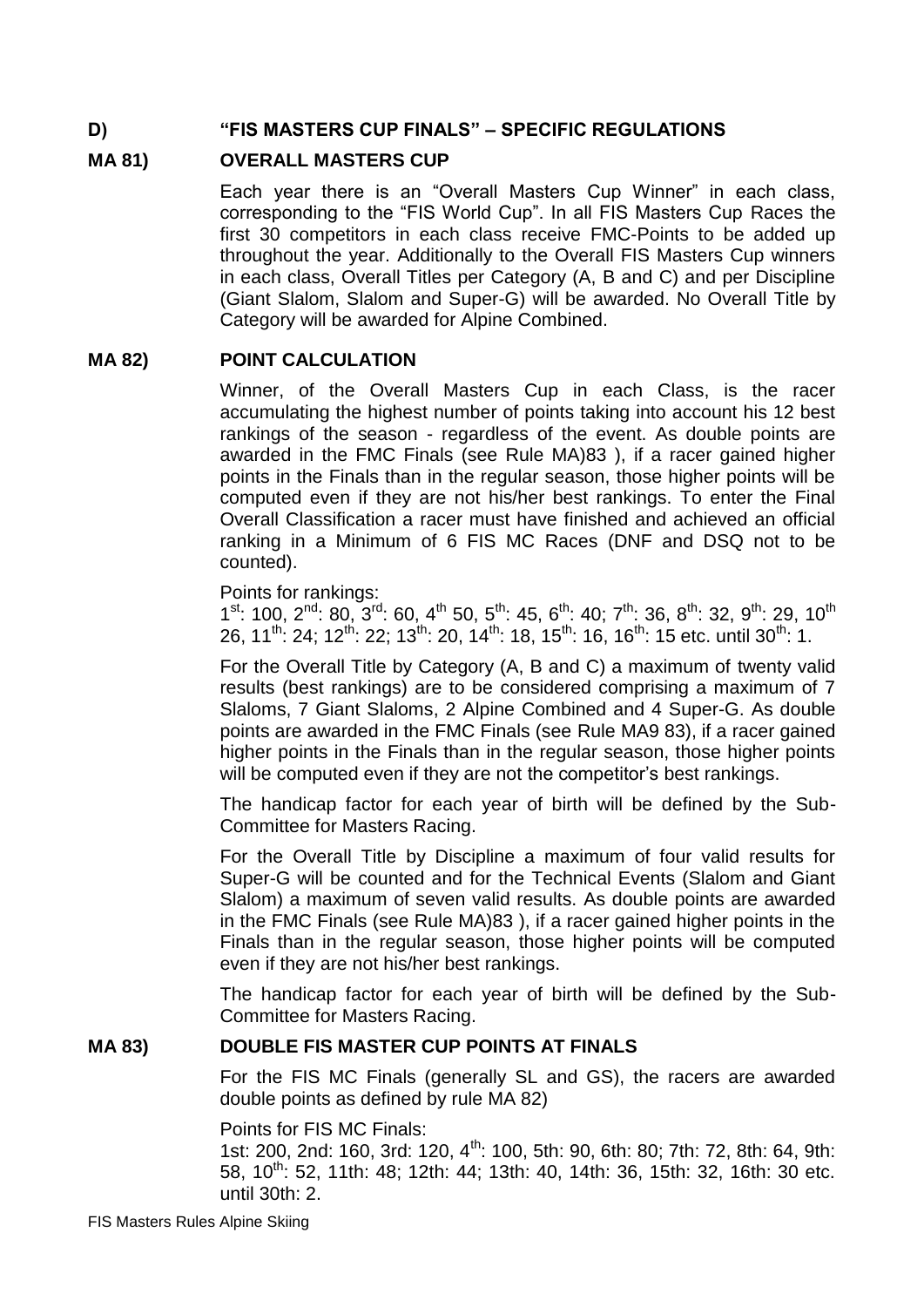If the FIS MC finals are scheduled and executed within the World Criterium week, only the additional FIS MC Race (generally GS) will receive the double points.

If no additional FIS MC Race is scheduled or executed at the World Criterium week there will be no double points race.

#### **MA 84) TIE BREAK RULE**

In case of a tie in points for 1st, 2nd or 3rd place for the Overall Masters Cup Winners, the tie is to be broken according to the following system:

- a) Winner is the racer showing the lower sum of race points of his 9 best placing after the last race.
- b) In case that his 10th or 11th etc. best result is an equal ranking to his 9th best, those with the lowest race points have to be considered.

#### Example:

A racer has 8 first places and 3 second places. If a tie is to be broken,

- the eight first places are taken into consideration and their points are summed up (regardless whether some of his second or third places may have lower race points)
- to find he ninth result to be considered: out of his 3 second places the one with the lowest race points will be considered.
- c) The same rule applies (lowest sum of race points) if 2 or more racers achieve an equal sum of points from a different number of rankings (can be from 6, 7, 8 or 9 races).

For the Overall Title by Category (A, B and C) and Overall title by Discipline (Super-G, Slalom and Giant Slalom), in case of a tie for 1<sup>st</sup>, 2<sup>nd</sup> and/or  $3<sup>rd</sup>$  place, the tie will be broken in favor of the oldest athlete.

#### **MA 85) ORGANIZERS' DUTIES**

The "FIS Masters Cup Finals" take place annually at the end of the Competition Year. The Organizers are requested to fulfill the following specific duties: Organizing 2 or 3 Masters Cup races (SL, GS, possibly also a Super-G) ending on a Saturday. (The day of the Closing Banquet).

#### **MA 86) COMPLETING OVERALL CLASSIFICATION**

The Organizers will receive an accumulated classification containing all previous Masters Cup races up to the last event. In case of the responsible expert calculating these points is unable to attend, the Organizers are responsible for completing the Classification between the last race and the Banquet on the same evening. Electronic software will be supplied. Completed Overall Result Lists are to be finished to enable the performance of the Awards Ceremony.

#### **MA 87) PRIZES**

The FIS S/Committee Masters will supply substantial Trophies for the first 3 Winners in the Overall Ranking of each class. In addition the FIS will supply appropriate Diplomas which have to be completed by the Organizers who fill in the names of the Racer, Nation, Ranking and FIS MC Points (if not possible for all athletes ranked in the Overall